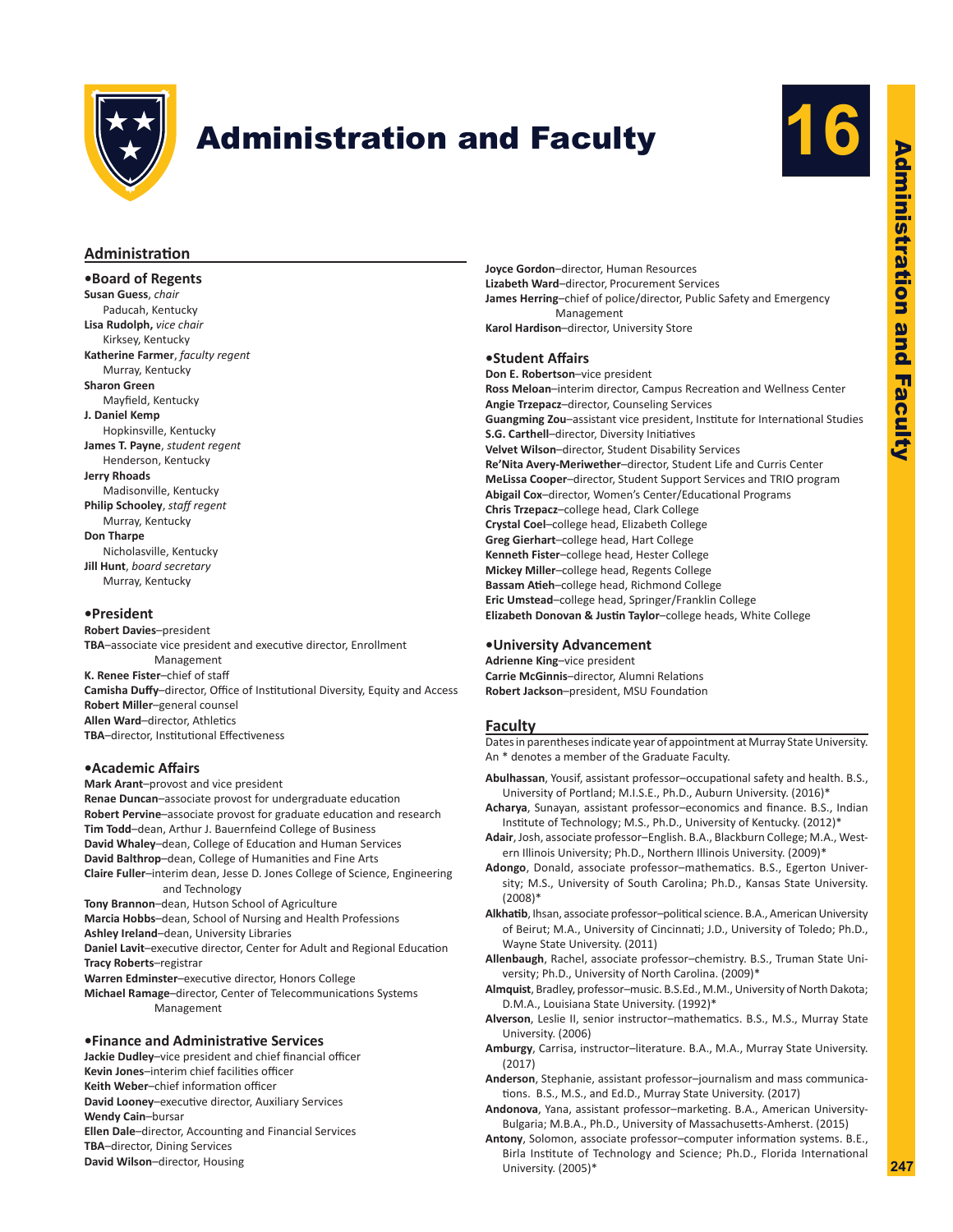- **Arant**, Mark, provost; professor–chemistry. B.S., Louisiana Tech; Ph.D., University of Alabama. (2017)
- **Arkov**, Alexey, professor–biology. B.S., M.S., Moscow State University; Ph.D., University of Texas-Houston Health Science Center. (2007)\*
- **Armstrong**, Nancy., assistant professor–nursing. B.S.N., M.S.N., Northern Kentucky University; D.N.P., Eastern Kentucky University. (2012)\*
- **Arneson**, Michael, instructor–English. B.S., M.A., Murray State University. (2014)
- **Atieh**, Bassam, professor–occupational safety and health. B.Sc., Old Dominion University; M.P.H., University of Tennessee-Knoxville; M.B.A., University of Texas-Permian Basin; Sc.D., Tulane University. (1991)\*
- **Badasyan**, Narine, associate professor–economics. B.S., Yerevan State University; M.B.A., American University of Armenia; M.A., Ph.D., Virginia Polytechnic Institute and State University. (2004)\*
- **Bahadir**, Mehmet Emre, assistant professor–industrial technology. B.S., Marmara University; M.A., Ph.D., University of Northern Iowa. (2007)
- **Bakes**, Alan, associate professor–education. B.S., Brigham Young University; M.Coun., Ph.D., Idaho State University. (2005)\*
- **Ballard**, Lori, instructor–nursing. B.S.N., M.S.N., Murray State University. (2011)
- **Balthrop**, David, dean, College of Humanities and Fine Arts; professor–theatre. B.A., Eastern Kentucky University; M.A., M.F.A., University of Cincinnati. (1993)<sup>\*</sup>
- **Barnett**, Cynthia, senior instructor–Spanish. B.A., Oregon State University; M.A.T., Bethel College; M.A., Murray State University (2). (2007)
- **Beaver**, Jeanne, associate professor–art. B.F.A., M.A., Iowa State University; M.F.A., Indiana University. (2000)\*
- **Beck**, Marc, assistant professor–computer science. B.S. Brescia University; M.S., Morehead State University; Ph.D., University of Louisville. (2015)
- **Beckers**, Oliver, assistant professor–biological sciences. M.S., Friedrich-Alexander University; Ph.D., University of Missouri. (2014)\*
- **Bell**, Deborah, assistant professor–English. B.A., M.A., Murray State University; Ph.D., Southern Illinois University. (2008)\*
- **Bellah**, Kimberly, associate professor–agricultural education. B.S., M.S., California Polytechnic State University; Ph.D., University of Florida. (2011)
- **Benson,** Jane, instructor–geosciences. B.S., M.S., Murray State University. (2017)
- **Betts**, Teresa, associate professor–logistics and supply chain management. B.S., Iowa State University; M.B.A., Murray State University; Ph.D., Southern Illnois University. (2011)
- **Binfield**, Kevin, professor–English. B.A., Nebraska Wesleyan University; M.A., Ph.D., University of Nebraska-Lincoln. (1997)\*
- **Black**, Andrew, assistant professor–English. B.A., Mississippi State University; M.A., University of Memphis; Ph.D., University of Maryland. (2013)\*
- **Black**, David, instructor–agriculture. B.S., M.S., Murray State University. (2015)
- **Black**, Randall, professor–music. B.M., Southern Illinois University; M.M., D.M., Indiana University. (1986)\*
- **Bloomdahl**, Susana, chair, Department of Educational Studies, Leadership and Counseling; associate professor–education. B.S., Louisiana State University; M.A., University of New Orleans; Ph.D., University of Arkansas-Fayetteville. (2008)\*
- Bokeno, R. Michael, chair, Department of Organizational Communication; professor–organizational communication. B.S.C., Ohio University; M.S., Murray State University; Ph.D., Purdue University. (1995)\*
- **Bordieri**, Michael, assistant professor–psychology. B.S., University of Illinois; M.S., Southern Illinois University; Ph.D., University of Mississippi.  $(2014)^*$
- **Boston**, Arthur, assistant professor/communications librarian. B.A., Murray State University; M.L.S., University of Kentucky. (2016)
- **Bourke**, Brian, associate professor–education administration. B.S., University of South Carolina-Spartanburg; M.Ed., University of South Carolina; Ph.D., University of Alabama. (2014)\*
- **Boyd,** Julia, instructor–occupational safety and health. B.S., M.S., Murray State University. (2016)
- **Branch,** Jessica, assistant professor–education. B.A., Ohio Northern University; M.A., Ph.D., University of Toledo. (2017)
- **Brannon**, Tony, dean, Hutson School of Agriculture. professor–agriculture. B.S., M.S., Murray State University; Ed.D., Oklahoma State University. (1988)\*
- **Brasfield**, David, professor–economics. B.A., M.S., Louisiana State University; Ph.D., University of North Carolina. (1986)\*
- **Brogan**, Justin, assistant professor–counseling. B.S., M.A., Grace University, Ph.D., Regent University. (2016)
- **Broker**, Todd, instructor-economics. B.S., M.S., Murray State University. (2012)
- **Brookhiser**, Judy, associate professor–recreation. B.S., Western Illinois University; M.S., Pennsylvania State University; Re.D., Indiana University. (1990)\*
- **Brown**, Cory, assistant professor–education. B.S., Eastern Michigan University; M.Ed., University of Cincinnati; Ph.D., Ohio State University. (2013)
- **Brown**, O. Ted III, professor–English. B.A., University of Redlands; M.A., Ph.D., Claremont Graduate School. (1991)\*
- **Brown**, Susan, instructor–communication disorders. B.S., M.A., University of Kansas. (1995)
- **Bryant**, James, professor–art. B.F.A., Herron School of Art, Indiana University; M.F.A., Louisiana State University. (1995)\*
- **Bunget**, Gheorghe, assistant professor–engineering. B.S., Polytechnic University-Romania; M.S., Ph.D., North Carolina State University. (2015)
- **Busby**, Michael, lecture-geosciences, B.S., Central Missouri State University; M.S., Murray State University. (2017)
- **Buttrey,** Kristina, assistant professor–education. B.S., University of Tennessee-Martin; M.S., Trevecca University; M.A., Murray State University; Ed.D., Union University. (2017)
- **Byers**, Dina, professor–nursing. B.S.N., M.S.N., Murray State University; Ph.D., University of Tennessee-Memphis. (2004)\*
- **Byrd**, Karen, assistant professor–nutrition. B.A., Ball State University; M.B.A., Xavier University; Ph.D., Purdue University. (2017)\*
- **Byrd**, Traci, assistant professor–occupational safety and health. B.S., M.A., Murray State University; Ed.D., Union University. (2001)\*
- **Callahan**, Kathy, chair, Department of History; associate professor–history. B.S., M.S., Indiana State University; M.A., Ph.D., Marquette University. (2009)
- **Campoy**, Renee, professor–education. B.S., University of Missouri-St. Louis; M.A., Webster University; Ed.D., University of Missouri-St. Louis. (1996)\*
- **Canerdy**, Terry, head, Department of Veterinary Technology and Pre-Veterinary Medicine; professor–agriculture. B.S., University of Tennessee-Martin; D.V.M., University of Tennessee-Knoxville. (1984)\*
- **Canning**, David, associate professor–biology. B.Sc., Manchester University; D.Phil., Oxford University. (1996)\*
- **Carthell**, Alicia, senior instructor–English. B.A., M.A., University of Miami. (2006)
- **Casey**, Michelle, assistant professor–geosciences. B.A., Macalester College; M.S., Virginia Polytechnic Institute and State University; Ph.D., Yale University. (2015)\*
- **Cassity-Caywood**, Whitney, instructor–social work. B.A., Transylvania University; M.S.S.W., Ph.D., University of Louisville. (2017)\*
- **Cetin**, Haluk, professor–geosciences. B.S., M.S., Hacettepe University; Ph.D., Purdue University. (1995)\*
- **Chakradhar**, Kala, associate professor–social work. B.Sc., M.S.W., University of Madras; M.Phil., National Institute of Mental Health and Neurosciences; Ph.D., Tata Institute of Social Sciences. (2004)\*
- **Chapman,** Melissa, assistant professor–education. B.S., Western Kentucky University; M.Ed., Olivet Nazarene University; Ph.D., Walden University. (2017)
- **Claiborne**, Daniel, chair, Institute of Engineering; associate professor–industrial and engineering technology. B.S., M.S., Murray State University; Ph.D., University of Missouri-Columbia. (1985)\*
- **Clardy**, Brian, associate professor–history. B.A., University of Tennessee-Martin; M.A., Murray State University; Ph.D., University of Southern Illinois-Carbondale. (2006)\*
- **Clark**, Landon, assistant professor–education. B.A., Freed-Hardeman University; M.A., Geneva College; Ed.D., Vanderbilt University-Peabody College. (2016)
- **Clark**, Teresa, assistant professor–education. B.A., M.A., Geneva College; Ed.D., Vanderbilt University. (2014)\*
- **Claywell**, Gina, professor–English. B.A., Western Kentucky University; M.A., Ph.D., University of Tennessee. (1996)\*
- **Clear**, Kasey J., assistant professor–chemistry. B.S., Indiana University; Ph.D., University of Notre Dame. (2016)\*
- **Clemson**, Cindy, assistant professor–special education. B.S., State University College-Buffalo; M.A.Ed., Murray State University; Ed.D., Western Kentucky University. (2015)
- **Clinger**, James, professor–political science. B.A., M.A., University of Kansas; Ph.D., Washington University. (2002)\*
- **Cobb**, Barbara, professor–English. B.A., Wellesly College; M.A., Ph.D., Rutgers University. (2002)\*

**Facu**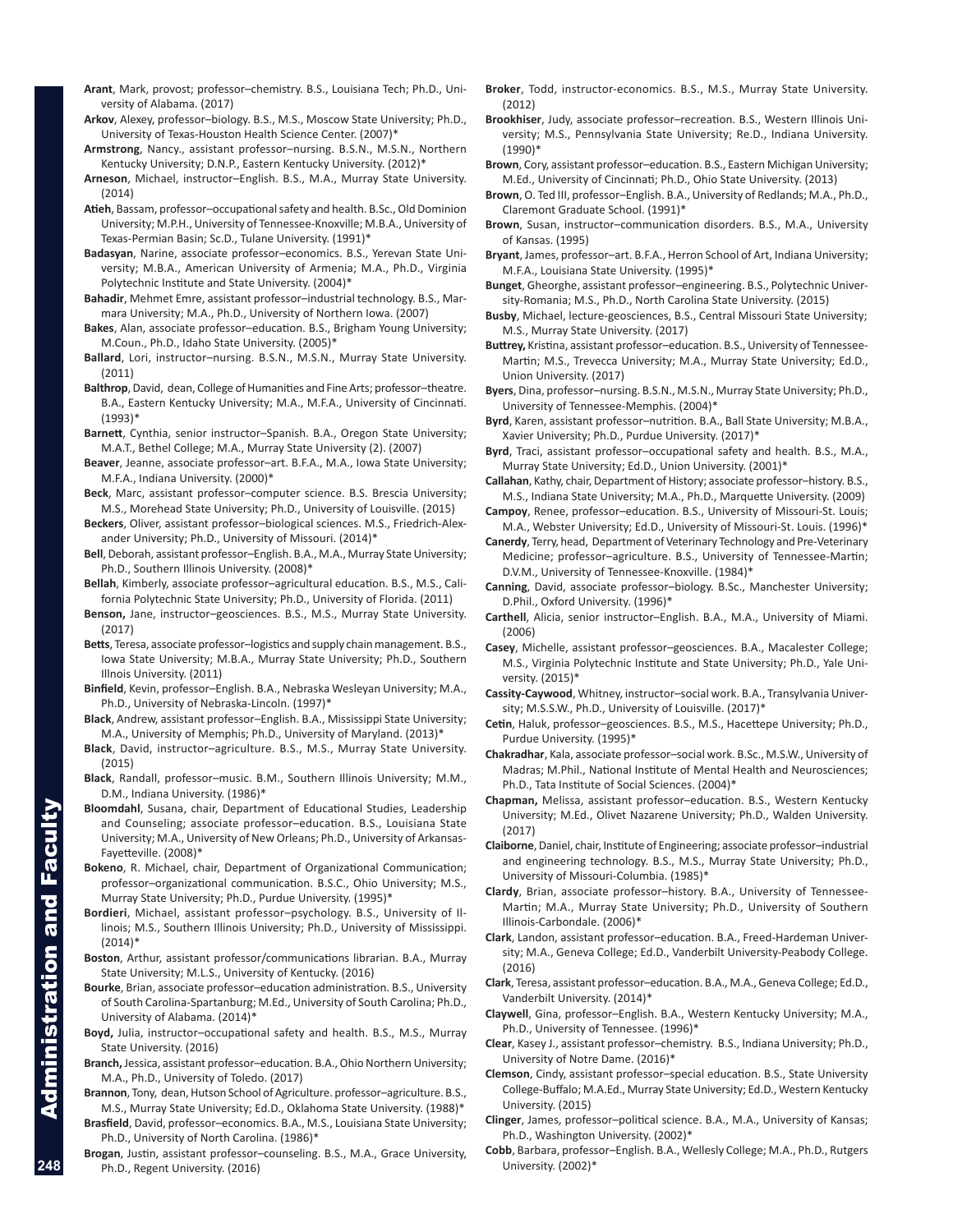- **Cobb**, Stephen, professor–engineering and physics. B.S., M.S., Murray State University; M.S., Ph.D., Georgia Institute of Technology. (1988)\*
- **Coel**, Crystal, senior instructor–organizational communication. B.A., Hampton University; M.A., University of Louisiana-Monroe; J.D., Southern University Law Center. (1995)
- **Coleman**, Jennifer, instructor–nursing. B.S.N., Murray State University; M.S.N., Austin Peay State University. (2017**)**
- **Collins**, Craig, assistant professor–mathematics. B.S., M.S., Murray State University. Ph.D., University of Tennessee. (2015)
- **Colston**, Calyn, instructor–animal and equine science. B.S., M.S., Murray State University. (2017)
- **Conner**, Alysia, instructor–agriculture. B.S.A., M.S., Murray State University. (2014)
- **Cooper,** Sara, assistant professor– English. B.A., Northern Arizona University; M.A., New Mexico State University; Ph.D., University of Houston. (2017)
- **Cothran**, Kem, instructor–education administration. B.S., M.A. Ed., Murray State University. (2014)
- **Coulter**, Karen, assistant professor–communication disorders. B.S., Illinois State University; M.S., Indiana State University; Ph.D., University of Louisville. (2014)
- **Cox**, J. Ricky, professor–chemistry. B.S., University of Tennessee-Martin; M.S., Murray State University; Ph.D., University of Tennessee-Knoxville. (1999)\*
- **Cox**, Stephen, associate professor–organizational communication. B.A., M.A., Western Kentucky University; Ph.D., University of Missouri-Columbia. (1997)\*
- **Crawford**, Maribeth, assistant professor–music. B.M., Mississippi College; M.M., D.M.A., University of Cincinnati. (2015)
- **Crider**, Matthew, assistant professor–theatre. B.F.A., University of Florida; M.F.A., Brandeis University. (2012)
- **Crofton**, John, professor–engineering and physics. B.S., B.E.E., M.S., Ph.D., Auburn University. (1994)\*
- **Crofton**, Judy, senior instructor–English. B.A., M.A., Auburn University. (2007)
- **Crouch**, Lori, instructor–nutrition. B.S., University of Kentucky; M.S., Murray State University. (2000)\*
- **Cumming,** Ashley, assistant professor–music. B.M., Wilfrid Laurier University; M.M., University of Victoria; D.M., Indiana University Jacobs School of Music. (2016)
- **Cushen**, Patrick, assistant professor–psychology. B.A., Saint Louis University; M.A., Ph.D., University of Illinois. (2014)\*
- **Cyzewski**, Julie, assistant professor-English. B.A., Gordon College; M.Ed., Arcadia University; Ed.S., Simmons College; M.A., University of Connecticut; Ph.D., The Ohio State University. (2016)\*
- **D'Ambrosio**, Mike, professor–music. B.A., Lehigh University; M.M., Ph.D., University of Cincinnati. (2008)\*
- **Darracq,** Andrea, assistant professor–biological sciences. B.S., University of Maine; M.S., University of Arkansas-Monticello; Ph.D., University of Florida. (2017)
- **Davis**, Amanda, assistant professor–animal and equine sciences. B.S., Southern Arkansas University; M.S., Ph.D., University of Arkansas. (2015)
- **Dawkins**, Laura, professor–English. B.A., University of Louisville; M.A., University of Kentucky; Ph.D., Indiana University. (2000)\*
- **DeBella**, Joseph, associate professor–physical education. B.S., Northeastern University. VT MED, Norwich University; Ph.D., Texas A&M University. (2002)\*
- **Derting**, Terry, professor–biology. B.A., Mount Holyoke College; M.S., Virginia Polytechnic Institute and State University; Ph.D., Indiana University. (1993)\*
- **DeWees**, William, professor–animal health technology. B.S., M.S., University of Tennessee; DVM, Mississippi State University. (2005)\*
- **Dodd**, Amelia, assistant professor–exercise science; B.S., Murray State University; M.P.T., University of Louisville; D.P.T., University of Kentucky. (2006)\*
- **Dodson**, Richard, associate professor–education administration. B.S., University of Kansas; M.A.Ed., Ed.D., Northern Arizona University. (2011)\*
- **Donnelly**, Robert, professor–mathematics. B.S., Liberty University; Ph.D., University of North Carolina-Chapel Hill. (1997)\*
- **Donovan**, Elizabeth, assistant professor–mathematics. B.S., M.S., Worcester Polytechnic Institute; M.S., Ph.D., Northeastern University. (2015)
- **Doom**, Anna, instructor–animal health technology. B.S., M.S., Murray State University. (2007)
- **Dublin**, S. Hal, senior instructor–management and marketing. B.S., M.B.A., Murray State University. (1998)
- **Duncan**, Renae, associate provost; professor–psychology. B.A., University of Maryland; M.S., Ph.D., Florida State University. (1993)\*
- **Dunham**, Mardis, professor–school psychology. B.S., M.S., S.S.P., Northeast Louisiana University; Ph.D., University of Missouri. (1997)\*
- **Dunn**, Jessica, assistant professor–finance. B.S., M.S., Murray State University; Ph.D., Southern Illinois University. (2013)\*
- **Durr**, David, Baurenfeind endowed chair in investment management; professor–finance. B.B.A., University of Texas-Austin; M.B.A., Stephen F. Austin State University; Ph.D., University of North Texas. (2003)\*
- **Dye-Reeves**, Amy, assistant professor/research and instruction librarian. B.A., M.A., East Tennessee State University; M.S., University of Tennessee Knoxville. (2018)
- **Easterling**, Joshua, assistant professor–English. B.A., University of Maryland (2); M.A., Ph.D., Ohio State University. (2015)\*
- **Eaton**, David, chair, Department of Economics and Finance; professor–economics. B.A., University of Maryland; M.A., University of Michigan; M.Div., Midwestern Baptist Theological Seminary; Ph.D., University of Michigan. (1996)\*
- **Eckroth-Riley**, Joan, assistant professor–music. B.S., University of Mary; M.A., University of St. Thomas. (2018)
- **Edminster**, Warren, director, Honors College; professor–English. B.A., Ph.D., Baylor University; M.A., Clemson University. (2000)\*
- **El Masri**, Bassil, assistant professor–geosciences. B.S., Lebanese University; M.S., Texas Tech University; Ph.D., Indiana University. (2014)\*
- **Elliot**, Kevin, assistant professor–political science. B.A., University of California; M.Sc., London School of Economics and Political Science; M.Phil., M.A., Ph. D., Columbia University. (2018)
- **Engelson**, Leslie, associate professor/metadata librarian. B.A., Northwest University; M.L.I.S., University of Washington. (2011)\*
- **Engineer**, Urmi, assistant professor–history. B.A., Wake Forest University; M.A., Ph.D., University of California. (2015)\*
- **Epperson**, Alison, assistant professor–health education. B.S., M.S., Murray State University; Ph.D., Southern Illinois University. (2012)\*
- **Erdmann**, Jeremy, instructor–athletic training. B.S., University of Iowa; M.A., Murray State University. (2001)\*
- **Erdmann**, Kristan, assistant professor–athletic training. B.S., M.S., Eastern Kentucky University; Ed.D., University of Kentucky. (2013)\*
- **Erickson**, Scott, associate professor–music. B.M.E., University of Wisconsin; M.M., University of Michigan. (1985)
- **Esau**, Robin, instructor–nonprofit leadership studies. B.I.S., M.A., Murray State University. (2014)
- **Ezumah**, Bellarmine, associate professor–journalism. B.S., St. John's University; M.S., Brooklyn College; Ph.D., Howard University. (2012)\*
- **Fannin**, Harry, professor–chemistry. B.S., Murray State University; Ph.D., University of Cincinnati. (1988)\*
- **Fannin**, John, associate professor–music. B.S., Edinboro State College; M.M., New Mexico State University. (1995)\*
- **Farmer**, Katherine, associate professor/reference librarian/director of curriculum materials. B.A., Mississippi College; M.L.I.S., University of Southern Mississippi. (2009)\*
- **Fawzy**, Wafaa, associate professor–chemistry. B.S., M.S., Alexandria University; Ph.D., Michigan State University. (2008)\*
- **Ferguson**, Christine, associate professor–library science. B.A., University of Richmond; M.S., University of Tennessee. (2013)
- **Ferguson**, David, professor–agriculture/agronomy. B.S., M.S., Ohio State University; Ph.D., Kansas State University. (1996)\*
- **Ferreira**, Bertus, professor–criminal justice. B.A., University of South Africa; B.A., Wichita State University; M.S., M.S., Central Missouri State University; M.Phil., St. John's College, University of Cambridge, England; Ed.D., Oklahoma State University. CPP, CFE, CST, DABFE, FACFE (2005)\*
- **Field-Bartholomew**, Tana, associate professor–music. B.A., Luther College; M.M., D.M.A., University of Cincinnati Conservatory of Music. (2010)\*
- **Fister**, Kenneth, senior instructor–mathematics. B.S., Georgetown College; M.S., University of Tennessee. (1996)
- **Fister**, Renee, professor–mathematics. B.S., Transylvania University; M.S., Ph.D., University of Tennessee. (1996)\*
- **Flinn**, Michael, interim chair, Department of Biological Sciences; associate professor–biology. B.A., Concordia College; M.S., Kansas State University; Ph.D., Southern Illinois University. (2008)\*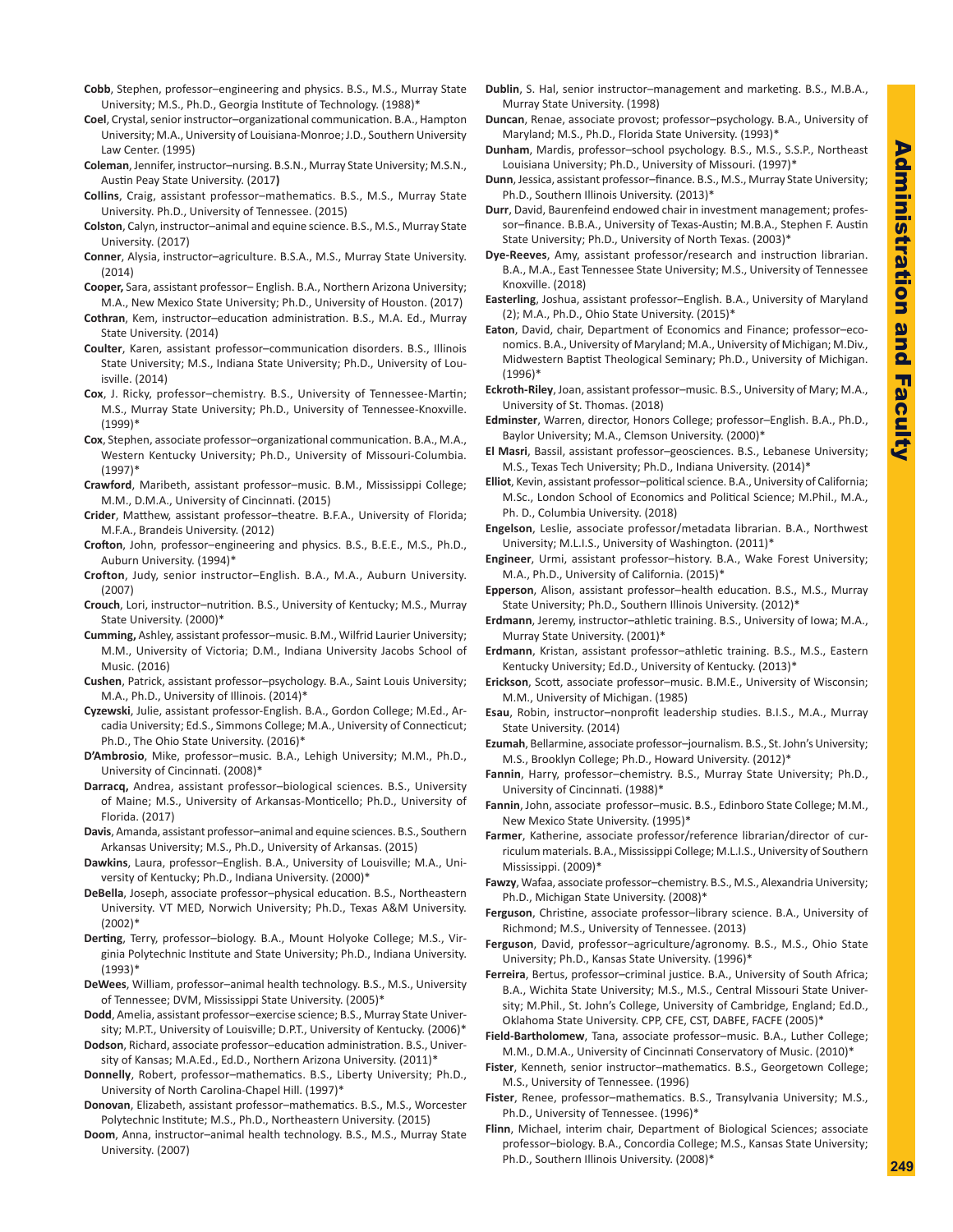- **Foote**, Paul, associate professor–political science. B.A., West Chester University; M.A., Villanova University; Ph.D., Georgia State University. (2002)
- **Ford**, Marcia, assistant professor–telecommunication systems management. B.S., M.S., Murray State University; Ph.D., Indiana State University. (2004)
- **Fort**, Beverly, instructor–education. B.S., M.S., Murray State University. (2012)
- **Fowler**, Anna, instructor–nursing. B.S.N., M.S.N., Murray State University. (2009)
- **French,** Todd, assistant professor–music. B.M., University of Nebraska; M.M., D.M., Indiana University. (2016)
- **Fritz,** Robert, assistant professor–Spanish. B.A., Hanover College; M.A., Katholieke Universiteit Leuven; M.A., Ph.D., Indiana University; (2017)
- **Fuller**, Claire A., interim dean, Jesse D. Jones College of Science, Engineering and Technology; professor–biology. B.A., University of California-San Diego; M.S., Ph.D., Oregon State University. (1997)\*
- **Gagnon**, Paul, assistant professor–biological sciences. B.A., Baylor University; M.F.S., Yale School of Forestry and Environmental Studies; Ph.D., Louisiana State University. (2011)
- **Gamble**, Antje, assistant professor–art. B.A., University of Wisconsin; M.A., School of the Art Institute of Chicago; Ph.D., University of Michigan. (2016)
- **Gao**, Jie, assistant professor–history. B.A., M.A., Beijing University; Ph.D., University of Western Ontario. (2016)\*
- **Garcia**, Tracey, assistant professor–psychology. B.A., M.S., Ph.D., Florida International University. (2018)<sup>\*</sup>
- **Garth**, Katy, associate professor–nursing. B.S.N., Murray State University; M.S.N., Vanderbilt University; Ph.D., University of Tennessee Health Science Center. (1993)\*
- **Gesler**, David, associate professor–organizational communication. B.A., University of California-Davis; M.A., Murray State University; Ph.D., University of Tennessee. (2003)\*
- **Gianforte**, Matthew, associate professor–music. B.M., Catholic University of America; M.M., D.M., Indiana University. (2011)\*
- **Gibson**, David, associate professor–mathematics. B.A., M.S., M.A., Ed.D., University of Kentucky (1995)\*
- **Gierhart**, Gregory, instructor–education. B.A., M.A., Murray State University. (2003)
- **Giltner**, Brian, instructor–industrial and engineering technology. B.S., University of Missouri-Rolla; M.S., Southern Illinois University-Carbondale. (2013)
- **Goggins**, Rory, associate professor–philosophy. B.A., Montclair State University; Ph.D., University of Pennsylvania. (2008)\*
- **Gomez,** Miguel, assistant professor. B.A., University of Georgia; M.S., Ph.D., Middle Grade Education. (2017)\*
- **Gowen**, G. Michael, instructor–recreation. B.S., M.A., Murray State University. (2013)
- **Graham**, Lissa, professor–theatre. B.A., Christopher Newport University; M.F.A., Virginia Commonwealth University. (1996)\*
- **Grant**, Christina, assistant professor–elementary education. B.S., Iowa State University; M.A.Ed., Viterbo University; Ph.D., Ball State University. (2014)\*
- **Greer**, Bobbie, instructor–organizational communication. B.A., Randolph-Macon Women's College; M.A., Murray State University. (2001)
- **Grossman**, Amanda, professor–accounting. B.A., M.S., Texas A & M University; Ph.D., Southern Illnois University. (2007)\*
- **Gruber**, Aimee, assistant professor–education. B.S., State University College of New York-Buffalo; M.S., State University College of New York-Potsdam; Ph.D., Johns Hopkins University. (2017)
- **Gupta**, Ramesh, professor–toxicology; D.V.M., G.B., Pant University of Agriculture and Technology; Ph.D., Punjab Agricultural University. (1987)\*
- **Guse**, Eran, associate professor–economics. B.S., University of Wisconsin-Eau Claire; M.S., Ph.D., University of Oregon. (2003)\*
- **Hackathorn**, Jana, associate professor–psychology. B.A., Park University; M.A., University of Saint Mary; Ph.D., Saint Louis University. (2011)\*
- **Hancock**, Katherine, assistant professor–criminal justice. B.S., M.S., Ph.D., University of Central Florida. (2014)
- **Hand-Bryant**, Nicole, assistant dean, College of Humanities and Fine Arts; professor–art. B.S., Nazareth College; B.F.A., University of South Dakota; M.F.A., University of Miami. (2000)\*
- **Handayani**, Iin, professor–soil science. B.S., Gadjah Mada University; M.S., University of Arkansas; Ph.D., University of Kentucky. (2006)\*
- **Hansen**, Jacqueline, chair, Department of Early Childhood and Elementary Education; professor–education. B.A., Doane College; M.A., Ed.D., University of Nebraska. (2000)\*
- **Harris**, Daniel, assistant professor–accounting. B.S., Washington and Lee University; M.Acc., Florida State University; J.D., University of Miami School of Law; Ph.D., University of Mississippi. (2015)
- **Harrison**, Bryant, instructor–electromechanical technology. B.S., M.A., Murray State University. (2016)
- **Harrison**, LeRon, assistant professor–Japanese. B.A., UC Berkley; M.A., Indiana University; Ph.D., UC Irvine. (2018)
- **Hassan**, Seid, professor–economics. B.A., American University of Cairo; M.A., Texas Tech University; Ph.D., Texas A&M University. (1992)\*
- **Hatakeyama**, Yoko, senior instructor–Japanese. B.A., Aoyama Gakuin University; M.A., Murray State University. (1994)
- **Haynes**, Christopher, instructor–journalism and mass communications. B.S., M.S., Murray State University. (2012)
- **He**, Kate, professor–biology. B.S., M.S., Northeast Forestry University; Ph.D., University of Western Ontario. (2005)\*
- **Hendley**, Alexandra, assistant professor–political science. B.A., Southwestern University; M.A., Ph.D., University of California. (2013)
- **Hendrith,** Stephanie, assistant professor–education. B.S., North Carolina A&T State University; M.Ed., Lipscomb University; Ed.D., Trevecca Nazarene University. (2016)
- **Henry**, Jeffrey, assistant professor/research and instruction librarian. B.U.S., University of Tennessee-Martin; M.P.A., Murray State University; M.S.L.S., University of Kentucky. (2013)\*
- **Hepworth**, Daniel, associate professor–criminal justice. B.A., University of Wyoming; M.S., Ph.D., University of Illinois-Chicago. (2010)\*
- **Hereford**, James, professor–engineering and physics. B.S., Stanford University; M.S., Ph.D., Georgia Institute of Technology. (2001)\*
- **Herring**, David, assistant professor–psychology. B.A., Arizona State University; M.A., Ph.D., University of Texas-El Paso. (2018)\*
- **Herzberg**, Todd, assistant professor–art and design. A.L.A., Delta College; B.F.A., Central Michigan. (2018)
- **Hildebrant**, Jake, assistant professor–engineering technology. B.S., Murray State University; M.S., Western Kentucky University. (2013)
- **Hill**, John, assistant professor–music. B.M.E., M.M., Butler University; D.M.A., Indiana University. (2004)\*
- **Hill**, Todd, professor–music. B.M.E., M.M.E., Murray State University; Ed.D., Boise State University. (2006)
- **Hilton**, Marjorie, associate professor–history. B.S., Louisiana State University; M.A., University of South Alabama; Ph.D., University of Illinois. (2011)\*
- **Hinton**, Marcie, associate professor–journalism and mass communications. B.A., Samford University; M.A., Murray State University; Ph.D., University of Tennessee. (2013)\*
- **Hobbs**, Marcia, dean, School of Nursing and Health Professions; professor–nursing. B.S.N., DePauw University; M.S., University of Hawaii; D.S.N., University of Alabama. (2011)\*
- **Hoffman**, Laura, assistant professor–pre-veterinary medicine. B.S., Murray State University; D.V.M., Auburn University. (2014)
- **Holmes**, Terence, professor–marketing and telecommunications systems management. B.S., University of Louisville; M.B.A., University of Kentucky; Ph.D., University of Cincinnati. (2000)\*
- **Hong**, Sung-Ho, assistant professor–geosciences. B.S., Korea University; M.S., Ph.D., New Mexico Institute of Mining and Technology. (2009)\*
- **Hoover**, William, associate professor–agriculture mechanization. B.S., M.S., Murray State University; Ph.D., Purdue University. (2008)
- **Horton,** Raymond, assistant professor–English. B.A., Mercyhurst University; M.A., Ph.D., Case Western Reserve University. (2017)
- **Huang**, Yundong, assistant professor–management. M.B.A., Ph.D., Texas A&M International University. (2014)\*
- **Humphreys**, James, professor–history. B.S., Campbell University; M.A., North Carolina State University; Ph.D., Mississippi State University. (2008)\*
- **Humphreys**, Joy, assistant dean, Bauernfeind College of Business; professor–business administration. B.A., M.A., Murray State University; Ph.D., Southern Illinois University. (2008)\*
- **Ireland**, Ashley, dean, University Libraries; associate professor–library science; reference librarian. B.A., M.S. Murray State University. (2008)
- **Irvin**, Aaron, associate professor–history. B.A., Western Washington University; M.A., Ph.D., University of California. (2012)\*

**250**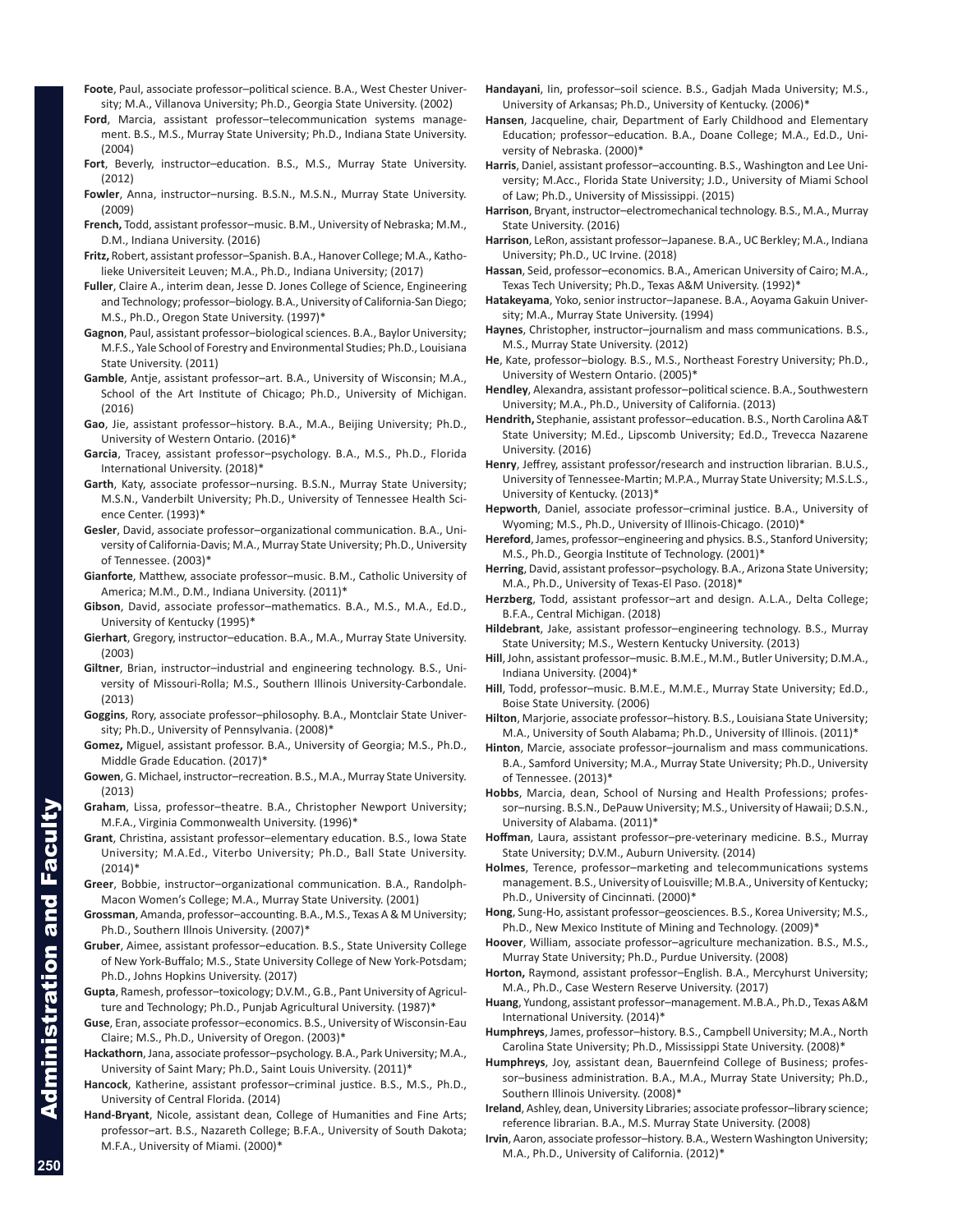- **Islam**, Chhanda, professor–education. B.S., M.S., University of Southern Mississippi; Ed.S., Ph.D., Jackson State University. (2000)\*
- **Ivansic**, Dubravko, associate professor–mathematics. B.S., University of Zagreb; M.A., Ph.D., University of Oklahoma. (2002)\*
- **Jerrell**, Carrie, associate professor–English. B.S., University of Evansville; M.A., John Hopkins University; Ph.D., Texas Tech University. (2009)'
- **Jezowski**, Sebastian, assistant professor–chemistry. M.S., Wroclaw University; Ph.D., University of California. (2016)\*
- **Jog**, Suneeti, assistant professor–biology. B.S., M.S., University of Mumbai; Ph.D., Cleveland State University. (2018)
- **Johns**, Timothy, associate professor–English. B.A., Oberlin College; M.A., San Francisco State; Ph.D., State University of New York-Stony Brook. (2008)\*
- **Johnson**, Leigh, chair, Department of Accounting; professor–business ethics and law. B.S., Centre College; J.D., University of Kentucky (2006)\*
- **Johnson**, Robert, professor–chemistry. B.S., Centre College; Ph.D., University of Kentucky (2006)\*
- **Johnston**, Tim, professor–marketing. B.S., University of Illinois Urbana-Champaign; M.B.A., Harvard University; Ph.D., University of California-Berkeley. (2007)\*
- **Jones**, Felecia, senior instructor–animal health technology. B.S., M.S., Murray State University. (1997)
- **Jones**, William, associate professor–English. B.A., Occidental College; M.A., Ph.D., Univeristy of California-Santa Cruz. (2008)\*
- **Joyce**, Amanda, assistant professor–psychology. B.S., University of North Carolina; M.S., Ph.D., Virginia Tech University. (2014)\*
- **Kane,** Karen, instructor–music business. B.I.S., Western Kentucky University; M.B.A., Murray State University. (2013)
- **Kane**, Martin, instructor–Spanish. B.A., M.A., Miami University. (2015)
- **Kang**, Choong-Nam, chair, Department of Political Science and Sociology; associate professor–political science. B.A, M.A., Hanyang University; Ph.D., State University of New York-Buffalo. (2011)
- **Karabas**, Ismail, assistant professor–marketing. B.S., B.A., M.A., Izmur University of Economics; Ph.D., Washington State University. (2018)
- **Karlsson**, Marie, assistant professor–psychology. B.S., University of Florida; M.A., University of Arkansas; Ph.D., University of Arkansas. (2015)
- **Keller**, R. Heath, chair, Department of Management, Marketing and Business Administration; associate professor–management. B.S.B., M.B.A., Murray State University; Ph.D., University of Southern Illinois-Carbondale.  $(2011)^*$
- **Keller**, Randal, professor–occupational safety and health. B.A., Eisenhower College; M.S., Ph.D., Utah State University. (1996)\*
- **Kemp**, Michael, professor–industrial and engineering technology. B.S., Tennessee Technology University; M.S., Utah State University; Ph.D., Tennessee Technology University. (1995)\*
- **Khalil**, Rasha, instructor–occupational safety and health. B.Sc., Al-Zaytoonah Private University of Jordan; M.S., Murray State University. (2016)
- **Kim**, Dong, associate professor–library science, systems librarian. B.A., KonKuk University, South Korea, M.L.I.S., University of South Carolina. (2008)
- **Kleinhans**, Kelly, associate professor–communication disorders. B.S., M.A., Kent State University; Ph.D., University of Kentucky (2001)\*
- **Kobraei**, Hamid, professor–engineering and physics. B.S., National University of Teheran; M.S., American University; Ph.D., West Virginia University. (1986)\*
- **Kramer**, Cynthia, instructor–mathematics and statistics. B.S., M.A., Murray State University. (2014)
- **Krotov**, Vladyslav, associate professor–computer information systems. B.B.A., International Christian University; M.B.A., Ph.D., University of Houston.  $(2015)*$
- **Kuang**, Li, assistant professor–music. B.M., Sichuan Conservatory of Music; B.M., Bowling Green State University; M.M., University of Michigan; D.M.A., University of Texas at Austin. (2018)
- **Kuzey,** Cemil, associate professor–computer information systems. B.S., Ondokuz Mayis University; M.A., Fatih University; Ph.D., Istanbul University. (2017)\*
- **Lacewell**, Steve, professor–finance. B.S., University of Tennessee-Martin; M.S., Murray State University. Ph.D., Mississippi State University. (1999)\*
- **Laster**, Carey, assistant professor–serology. M.S., D.V.M., Auburn University. (2001)
- **Lavery**, Christopher, interim chair, Department of Art and Design; associate professor–art and design. A.A.S., Finger Lakes Community College; B.A., State University of New York; M.F.A., University of Colorado. (2012)
- **Leedy**, Aleck, associate professor–engineering and physics. B.S., M.S., University of Kentucky; M.S., Ph.D., Auburn University. (2009)\*
- **Lefebvre,** Sarah, assistant professor–marketing. B.S., University of Ottawa; M.Med.Sci., University of Sheffield; M.B.A., University of North Carolina-Greensboro; Ph.D., University of Central Florida. (2017)\*
- **Lewis**, Scott, associate professor–mathematics. B.S., Brown University; M.S., Ph.D., University of Rhode Island. (1999)\*
- **Liljequist**, Laura, professor–psychology. B.S., Depauw University; M.S., Ph.D, University of South Florida. (1998)\*
- **Lindner**, Christine B., assistant professor–history. B.A., Gordon College; M.A., Durham University; Ph.D. University of Edinburgh. (2016)\*
- **Linnhoff**, Stefan, associate professor–marketing. M.B.A., Berry College; J.D., University of Munster; Ph.D., University of Mississippi. (2010)\*
- **Lishner**, Benjamin, instructor–theatre. B.A., Goucher College; M.F.A., California State University. (2017)\*
- **Littlepage**, Benjamin, assistant professor–education administration. B.S., M.A.Ed., Western Kentucky University; Ed.D., University of Memphis.  $(2013)*$
- **Loganathan**, Bommanna, professor–chemistry. B.S., University of Madras, India; M.S., Annamalai University, India; Ph.D., Ehime University, Japan. (2000)\*
- **Lopez**, Carlos, instructor–telecommunications systems management. B.A.B., M.S., Murray State University. (2014)
- **Lucko**, Paul, chair, Department of Community Leadership and Human Services; associate professor–criminal justice. B.A., M.A., Texas A&M University; Ph.D., University of Texas-Austin. (2000)\*
- **Luurs**, Geoffrey, assistant professor–organizational communication. A.A., North Hennepin Community College; B.A., University of Minnesota; M.A., Colorado State University; Ph. D., North Carolina State University. (2018)
- **Lyons**, Robert, assistant dean, College of Education and Human Services; professor–education. B.S., M.A., Murray State University; Ed.D., University of Memphis. (2000)\*
- **Magee**, W. Gross, instructor–graphic communications media. B.S., M.S., Murray State University. (1997)
- **Dwelly**, Priscilla, assistant professor–exercise science. B.S., Eastern Kentucky University; M.S., Florida International University; Ph.D., University of Arkansas. (2015)\*
- **Mahoney**, Jamie, assistant professor–special education. B.A., M.A., Auburn University; Ed.D., University of Phoenix. (2014)\*
- **Mailow**, Tonia, assistant professor–nursing. B.S.N., M.S.N., University of Hawaii; D.N.P., Eastern Kentucky University. (2008)\*
- **Malm,** Esther, assistant professor–psychology. B.Sc., M.Phil., University of Ghana; Ph.D., Georgia State University. (2017)
- **Martin**, Sarah, assistant professor–art. B.F.A., University of Wisconsin; M.F.A., University of Massachusetts. (2014)
- **Martin**, Sidney, instructor–industrial and engineering technology. B.S., M.S. University of Massachusetts-North Dartmouth. (2014)
- **Martin**, Timothy, assistant professor–art. B.F.A., University of Tennessee; M.F.A., Virginia Commonwealth University. (2015)
- **Mattson,** James, assistant professor–English. B.S., St. Cloud State University; M.F.A., The University of Iowa. (2018)\*
- **McCann**, Amy, assistant professor–music. B.M., Indiana University; M.M., D.M.A, West Virginia University. (2018)
- **McCarthy**, C. Maeve, professor–mathematics. B.Sc., M.Sc., National University of Ireland; M.A., Ph.D., Rice University. (1998)\*
- **McCoy**, James, distinguished professor–economics. A.B., Xavier University; Ph.D., University of North Carolina. (1985)\*
- **McCutchen**, Patricia, senior instructor–sociology. B.S., Murray State University; M.S., University of Louisville. (2000)
- **McIntosh**, Sally, instructor–English. B.S., M.A., Murray State University. (1995)
- **McKendree**, Jason, instructor–mathematics and statistics. B.S., M.S., Murray State University. (2014)
- **Mecklin**, Christopher, professor–mathematics. B.S., University of Wyoming; M.S., Ph.D., University of Northern Colorado. (2000)\*
- **Medford**, Cindy, instructor–occupational safety and health. B.S., Murray State University; M.A., University of Phoenix. (2014)
- **Menchinger**, Brent, chair, Department of Global Languages and Theatre Arts; professor–theatre. B.S., Western Michigan University; M.F.A., Wayne State University. (2000)\*
- **Meriedeth**, Peggy, instructor–social work. B.S.W., M.S., Murray State University; M.S.W., Western Kentucky University. (2009)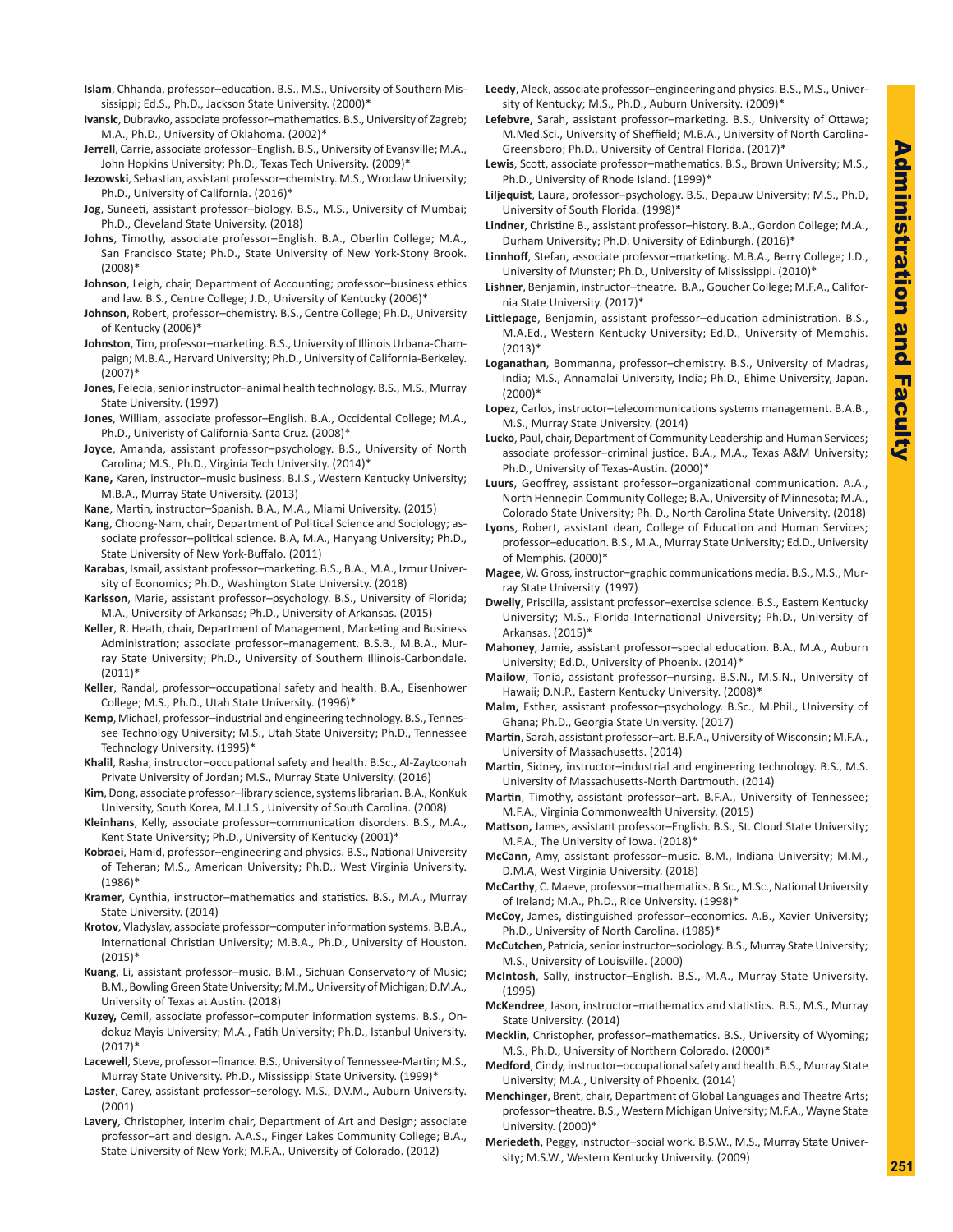- **Merimee,** Sarah, assistant professor–education. B.S., M.A.E., Western Kentucky University; Ph.D., Bellarmine University. (2017)
- **Miles**, Sandra, professor–management. B.S., University of Wisconsin-Greenbay; M.B.A., D.B.A., Southern Illinois University-Carbondale. (1991)\*
- **Milkman**, Martin, professor–economics. B.A., Brandeis University; M.S., Ph.D., University of Oregon. (1987)\*
- **Miller**, Kevin, associate professor–chemistry. B.S., University of Dayton; Ph.D., University of Notre Dame. (2010)\*
- **Miller**, Mickey, instructor–organizational communication. B.S., Bethel College; M.S., Murray State University. (2005)
- **Mitchell**, Christopher, associate professor–music. B.M., Michigan State University; M.M., D.M., Florida State University. (2007)
- **Molla**, Azaher, assistant professor–health information. M.D., Zaporozhye State Medical University (Ukraine); M.P.H., Mahidol University; M.Sc., University of Dhaka (Bangladesh); Ph.D., Oregon State University (2017)
- **Morelock**, Andrew, assistant professor political science. B.A., MPA, Ph.D., University of Tennessee. (2016)
- **Morgan**, Michael, associate professor–English. B.A., Pennsylvania State University; M.A., Old Dominion University; Ed.D., University of Massachusetts. (1991)\*
- **Morris**, Gary, associate professor–occupational safety and health. B.S., Murray State University; M.S., Ph.D., Old Dominion University. (2011)\*
- **Morrison**, Jennifer, assistant professor–political science. B.A., George Mason University; M.A., Ph.D., Troy State University. (2015)
- **Morrow**, Ryan, instructor–agribusiness. B.S., M.S., Murray State University. (2002)
- **Muenzberg**, John, instructor–English. B.A., University of St. Thomas; Ph.D., Marquette University. (2015)\*
- **Mulligan**, William, Jr., professor–history. B.A., Assumption College. A.M., Ph.D., Clark University. (1993)\*
- **Mullins**, Shauna, instructor–developmental mathematics. B.S., M.S., Murray State University. (2000)
- **Murch**, Carol, assistant professor–nursing. B.S.N., M.S.N., D.N.P., Murray State University. (2015)
- **Musunuru**, Naveen, associate professor–agriculture science. B.S., M.S., A.N.G. Ranga Agricultural University; Ph.D., Texas Tech University. (2016)
- **Muuka**, N. Gerry, professor–management. B.B.A., Copperbelt University; M.B.A., Murray State University; Ph.D., University of Edinburgh. (1994)\*
- **Muzina,** Danielle, assistant professor–art. B.F.A., Ohio Wesleyan University; M.A., Eastern Illinois University; M.F.A., Miami University. (2017)
- **Naaman**, Christine, assistant professor–accounting. B.E., M.B.A., Labanese American University; Ph. D., Concordia University. (2018)
- **Naber**, Jessica, associate professor–nursing. B.S.N., Murray State University; M.S.N., Bellarmine University; Ph.D., University of Tennessee-Knoxville. (2007)\*
- **Nakamura**, Suguru, associate professor–biology; M.D., Jiangxi Medical University of China; Ph.D., Tokyo Medical and Dental of Japan. (2003)\*
- **Neelon**, Ann, professor–English. B.A., Holy Cross College; M.F.A., University of Massachusetts. (1992)\*
- **Nielsen**, Danielle, associate professor–English. B.A., Nebraska Wesleyan; M.A., Ph.D., Case Western Reserve University. (2010)\*
- **Nititham-Tunney**, Diane, assistant professor–sociology. B.A., M.A., DePaul University; Ph.D., University College Dublin. (2015)
- **Norsworthy**, Brent, instructor–graphics communication media. B.S., M.S., Murray State University. (2008)
- **North**, Jeremy, assistant professor–logistics and supply chain management. B.B.A., M.B.A., Pittsburgh State University; Ph.D., University of Missouri-St. Louis. (2014)\*
- **O'Shaughnessy**, Denise, assistant professor–accounting. B.B.A., M.Acc., Ph.D., University of Texas-El Paso. (2014)
- **Okuda**, Masaru, associate professor–telecommunications systems management. B.S., Brigham Young University; M.S., Ph.D., University of Pittsburgh (2006)
- **Oliver**, Rebecca, assistant professor–political science. B.Sc., Universite de Montreal; Ph.D., Northwestern University. (2016)
- **Ortega**, Heidi, associate professor–theatre. B.A., Westminster College; M.A., Humbolt State University; M.F.A., Virginia Commonwealth University-Richmond. (2008)\*
- **Ortmann**, Anthony, associate professor–archaeology. B.A., Southern Illinois University-Carbondale; M.A., Ph.D., Tulane University. (2007)\*
- **Osborne**, Jeffrey, professor–English. B.A., M.A., Radford University; Ph.D., University of Kentucky. (2004)\*
- **Ottway**, J. Rudy, assistant professor–industrial and engineering technology. B.S., M.S., Murray State University; Ph.D., Indiana State University. (2007)
- **Owens**, Debbie, interim chair, Department of Journalism and Mass Communications; associate professor–journalism and mass communications. B.A., City University of New York; M.S., University of Illinois; Ph.D., University of Florida. (2002)\*
- **Panchuk,** Michelle, assistant professor–philosophy. B.A., Columbia International University; M.A., Ph.D., University of South Carolina. (2017)\*
- **Pang**, Feifei, assistant professor–design. B.A., Tsinghua University; M.D., University of Cincinnati. (2018)
- **Papajeski**, Barbie, senior instructor–animal health technology. B.S., M.S., Murray State University. (1995)
- **Parish**, Patty, senior instructor–organizational communication. B.S., Mid-Continent University; M.S., Murray State University. (2007)
- **Park**, Ho Ryong, associate professor–English. B.A., Daejin University; M.A., State University of New York-Stony Brook; Ph.D., University of South Florida. (2013)\*
- **Park**, Mee Youn, associate professor–music. B.M., Yonsei University; M.M., D.M., Indiana University. (2013)\*
- **Park**, Mi-Hwa, associate professor–education. B.A., Korea National Open University; M.Ed., Sungkyunkwan University; M.Ed., University of Iowa; Ph.D., University of Texas-Austin. (2010)
- **Park**, Sue-Jean, associate professor–music. B.M., Seoul National University; M.M., Yale University; D.M.A., University of Texas-Austin. (2006)\*
- **Parr**, Brian, head, Department of Agricultural Science; professor–agricultural education. B.S., M.S., University of Tennessee. Ph.D., Oklahoma State University. (2015)
- **Parr**, Kemaly, assistant professor–career and technical education. B.S., East Tennessee State University; M.D.H., University of Tennessee; Ph.D., Auburn University. (2015)\*
- **Patel**, Samir, associate professor–counseling. B.S., M.A., Ph.D., University of Central Florida. (2010)\*
- **Pathak**, Manoj, assistant professor–mathematics and statistics. B.S., M.S., Tribhuvan University; M.S., Kansas State University; M.S., Ph.D., University of Nebraska. (2014)\*
- **Patterson**, Lynn, associate professor–education. B.S., M.Ed., Middle Tennessee State University; Ed.D., Tennessee State University. (2008)\*
- **Pearson**, Kelly, professor–mathematics. B.S., California State University; M.S., Utah State University; Ph.D., University of Oregon. (2000)\*
- **Pender-Baum,** Rebecca, associate professor–counseling. A.A., John A. Logan College; B.A., M.S.Ed., Southern Illinois University; Ph.D., Idaho State University. (2012)
- **Perlow**, Michael, professor–nursing. B.S., Purdue University. B.S.N., Eastern Kentucky University; M.S.N., University of Evansville; D.N.S., Indiana University. (1984)\*
- **Perna,** Brian, assistant professor–organizational communication. B.S., Minnesota State University; M.A., New Mexico State University; Ph.D., University of Southern Mississippi. (2017)
- **Perry**, Kevin, associate professor–construction engineering. B.S., University of Kentucky; M.Arch., University of Tennessee. (2010)
- **Pervine**, Robert, associate provost; professor–mathematics. B.S., Purdue University; M.S., Western Kentucky University; Ph.D., University of Kentucky (1985)\*
- **Pharis**, Thomas, assistant professor–educational administration. B.B.A, M.A.Ed., Ed.S., Valdosta State College; Ed.D., Valdosta State University.  $(2013)*$
- **Phillips**, Dale, associate professor–English. B.A., University of North Carolina-Chapel Hill; M.A., Hollins College; M.F.A., University of Arkansas. (2010)\*
- **Phillipy**, Daryl, associate professor–theatre; B.S., Middle Tennessee State University; M.F.A., University of Southern Mississippi. (2011)
- **Picech-Reisinger**, Elena, assistant professor–modern languages. B.S., York College of Pennsylvania; M.Ed., Millersville University; Ph.D., Johns Hopkins University. (2014)\*
- **Pilgrim**, Robert, associate professor–computer science. B.A., Murray State University; M.S., Ph.D., University of Alabama-Huntsville. (1990)\*
- **Pittman-Munke**, Margaret, associate professor–social work. B.A., Hollins College; M.L.S., University of Texas-Austin; M.S.W., M.Ed., Our Lady of the Lake University; Ph.D., University of Texas-Austin. (2002)\*

Administration and Faculty

inistration and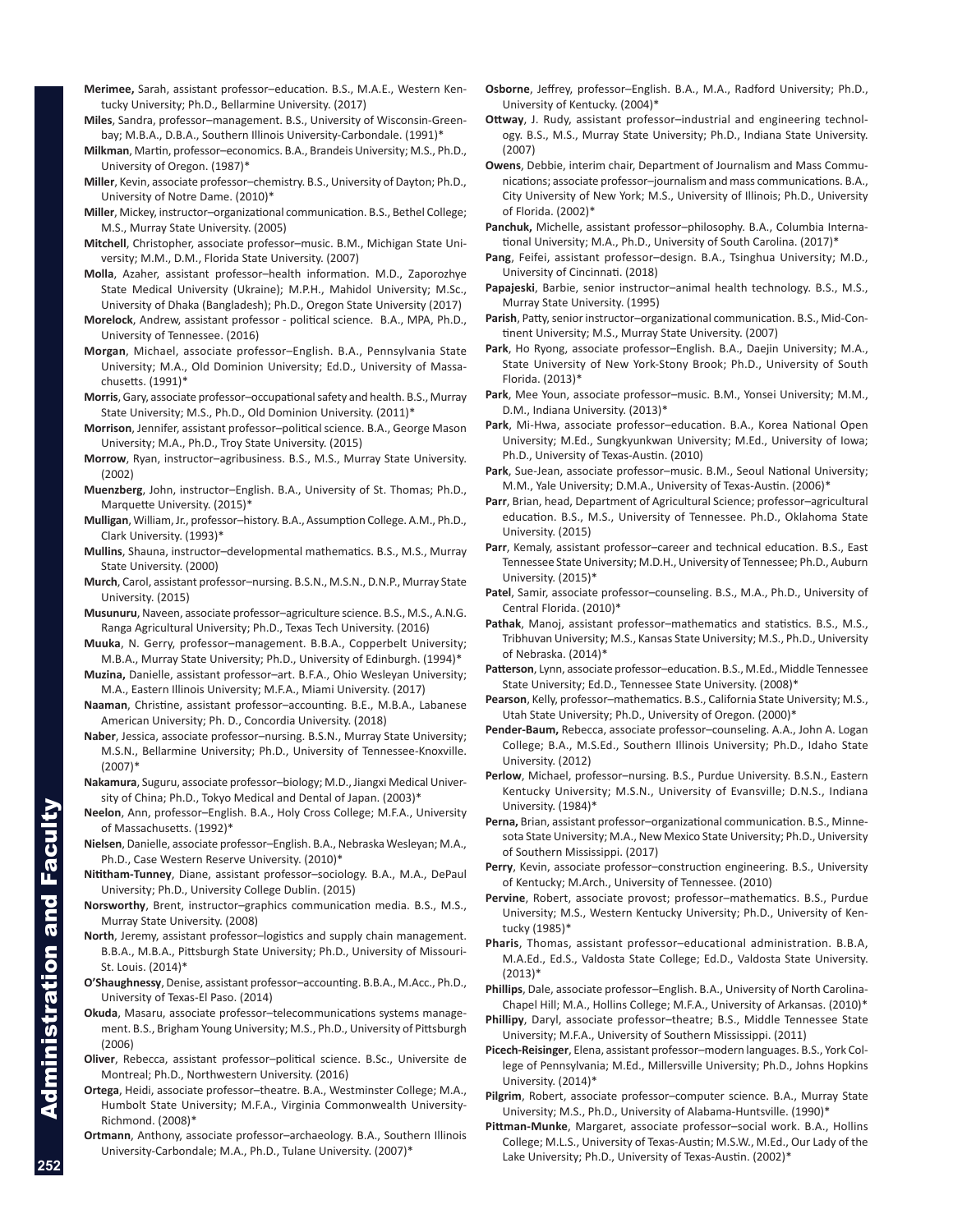- **Pizzo**, David, associate professor–history. B.A., Duke University; M.A., Ph.D., University of North Carolina-Chapel Hill. (2007)\*
- **Polizzi**, Marc, assistant professor–political science. B.A., M.A., Ph.D., University of Missouri. (2016)
- **Porr**, Cheryl, associate professor–animal/equine science. B.S., Texas A&M University; M.S., University of Florida; Ph.D., Virginia Tech. (2012)\*
- **Porter**, John, professor–mathematics. B.S., Jacksonville State University; M.S., University of Wisconsin-Milwaukee; Ph.D., Auburn University. (2001)\*
- **Post**, Ben, assistant professor–Spanish. B.A., Calvin College; M.A., Ph.D., University of Wisconsin-Madison. (2016)
- **Powers,** Sherri, associate professor–occupational therapy. B.S., M.S., University of Southern Indiana; D.O.T., Temple University. (2018)\*
- **Pritchett**, April, senior instructor–mathematics. B.S., M.S., Murray State University. (1997)
- **Provine**, Dean Ann, instructor–animal health technology. B.S., M.S., Murray State University. (2002)
- **Qualls**, Kevin, associate professor–journalism and mass communications. B.A., University of Kentucky, M.A., Marshall University; J.D. Liberty University School of Law (2008)\*
- **Raj**, Victor, chair, Department of Computer Science and Information Systems; professor–computer information systems. M.Sc., Osmania University, India; M.S., Ph.D., University of Kentucky (1990)\*
- **Rashid**, Taufiq, senior instructor–history. B.A., University of Kentucky; M.A., Indiana University. (2004)\*
- **Ray**, Teri, instructor–management. B.S., Campbellsville University; M.B.A., Morehead State University. (2010)
- **Rea**, Stephanie, professor–music. B.M., East Tennessee State University; M.M., D.M., Florida State University. (2000)\*
- **Reed**, Deborah, assistant professor–veterinary sciences. B.S., M.S., Western Kentucky University. D.V.M., Auburn University. (2006)
- **Reed**, Dusty, assistant professor–education. B.S., Murray State University; M.Ed., Ed.D., Trevecca Nazarene University. (2014)\*
- **Reed**, Mary, instructor–economics. B.B.A., University of Kentucky; M.S., Murray State University. (1991)
- **Reeves**, Brenda, assistant professor–exercise science. B.A., M.Ed., Bowling Green State University; Ph.D., University of Toledo. (2016)
- **Reeves**, Kristin, assistant professor–art. B.F.A., Ball State University; M.F.A., University of Florida. (2015)
- **Reid**, Kristin, instructor–nursing. B.S.N., M.S.N., Murray State University. (2015)
- **Revell**, Kevin, chair, Department of Chemistry; professor–chemistry. B.S., University of New Orleans; M.S., Iowa State University; Ph.D., University of South Florida. (2006)\*
- **Ridley**, Joshua, associate professor–engineering and physics. B.S., Grove City College; M.S., Ph.D., West Virginia University. (2011)\*
- **Riegler**, Roxane, assistant professor–German. M.A., University of Salzburg (2); Ph.D., University of Maryland. (2014)
- **Rife**, Sean, assistant professor–psychology. A.A, Gainesville State College; B.S., North Georgia College and State University; M.A., East Tennessee State University (2); Ph.D., Kent State University. (2014)\*
- **Riley**, Jeanetta, professor–education. B.A., Kentucky Wesleyan College; M.A., Ed.S., Murray State University; Ph.D., University of Southern Mississippi. (2006)\*
- **Rivera**, Eleanor L., assistant professor–history. B.A., Smith College; M.A., Ph.D., University of Chicago. (2016)\*
- **Roach**, David, professor–mathematics. B.S., Dallas Baptist University; M.S., Ph.D., Vanderbilt University. (2000)\*
- **Robertson**, Don, vice president for student affairs; assistant professor–business. B.S., University of North Carolina-Chapel Hill; M.S., University of Tennessee; Ed.D., West Virginia University. (1991)
- **Robinson**, Sue, instructor–animal/equine science. B.S., University of Kentucky; M.S., Murray State University. (2005)
- **Rogers**, James, associate professor–engineering and physics. B.S., University of Evansville; M.S., Ph.D., University of Illinois. (2002)\*
- **Rogers**, Jennifer, instructor–nursing. B.S.N., University of Evansville; M.S.N., University of Illinois. (2017)
- **Rogers**, Kelly, associate professor–recreation. B.S., M.S., Western Kentucky University; Ph.D., University of Idaho. (1998)\*
- **Romero-Gonzalez**, Tanya, assistant professor–Spanish. B.A., Universidad de Malaga; M.A., Miami University; M.A., Ph.D., Yale University (2). (2014)
- **Rosenberger**, Jared, assistant professor–sociology. B.A., Baldwin-Wallace University; M.A., Ph.D., University of Akron. (2013)
- **Roulston**, Helen, associate professor–English. B.A., M.A., University of Maryland. (1964)
- **Sahyoun**, Najib, assistant professor–accounting. B.B.A., Haigazian University; M.B.A., American University of Beirut; Ph.D., Concordia University. (2018)
- **Saint Paul**, Therese, associate professor–French. B.A., M.A. Universite de Liege, Belgium; Ph.D., University of Edinburgh. (2000)\*
- **Santiago**, Michelle, associate professor–agricultural economics. B.S., M.A., Ph.D., University of Missouri-Columbia. (2013)
- **Schaaf**, Stephanie, instructor–communication disorders. B.A., M.A., Murray State University. (2015)
- **Schmitz**, Rachael, instructor–nursing. B.S., York College; B.S., M.S.N., Misericordia University. (2017)
- **Schneiderman**, Steven, associate professor–industrial and engineering technology. B.S., M.S., Ph.D., Southern Illinois University-Carbondale. P.E. (1989)\*
- **Schroeder**, Timothy, associate professor–mathematics. B.S., Concordia University-Nebraska; M.S., Kansas State University; Ph.D., University of Wisconsin-Milwaukee. (2008)\*
- **Schultz**, Matthew, assistant professor–agriculture science. B.S., Western Illinois University; M.A., Murray State University; Ph.D., Iowa State University. (2014)
- **Seaton**, L. Jeff, associate professor–management. B.S., M.B.A.. University of Tennesse-Martin; Ph.D. University of Memphis. (2007)\*
- **Seib**, Jerod, assistant professor–political science. B.A., Westminster College; M.A., Ph.D., Southern Illinois University (2012)
- **Sheets**, Brenda, associate professor–business administration. B.A., M.A., M.S., Murray State University, Ph.D., Vanderbilt University. (1998)\*
- **Shemberger**, Melony, associate professor–journalism and mass communications. B.A., Western Kentucky University; M.S., Murray State University; Ph.D., Tennessee State University. (2013)\*
- **Shultz**, Alyx, associate professor–agriculture. B.S., Iowa State University; M.S., Ed.D., Texas Tech University. (2010)
- **Silva**, Simone, associate professor–economics. B.S., UNESP, Brazil; M.A., University of Brasilia; M.A., Ph.D., Tulane University. (2008)\*
- **Simons,** Sean, assistant professor–education. B.A., Harding University; M.S., Ph.D., Oklahoma State University. (2017)
- **Singh**, Meenu, associate professor–computer information systems. B.E., Rangoon Institute of Technology; M.S., Western Illinois University-Macomb; Ph.D., University of Kentucky (2002)\*
- **Singh**, Shri, professor–microbiology; D.V.M., Ph.D., U.P. Agricultural University. (1989)\*
- **Smetana**, Zbynek, associate professor–art. B.A., Humbolt State University; M.A., Ph.D., Rutgers University. (1998)\*
- **Smith**, Frances, associate professor–organizational communication. B.S., Lipscomb University; M.S., Murray State University; Ph.D., University of Missouri. (2008)\*
- **Smith**, Ramona, instructor–computer science. B.A., M.S., University of Nebraska-Lincoln. (1998)
- **Song**, Juyoung, associate professor–English. B.A., Kyung Sung University; M.A., Pusan National University; Ph.D., Ohio State University. (2009)\*
- **Spicer**, Kristen, assistant professor–occupational safety and health. B.S., University of Tennessee; M.S., Ph.D., Vanderbilt University. (2014)\*
- **Spier**, Timothy, associate professor–biology. B.S., Truman State University; M.S., Morehead State University; Ph.D., Southern Illinois University. (2014)\*
- **Sroda**, Mary Sue, chair, Department of English and Philosophy; associate professor–English. B.A., Nazareth College of Rochester; M.A., Ph.D., University of South Carolina. (1998)\*
- **Stanczyk**, Kathy, assistant professor–nutrition. B.S., Southern Illinois University; M.S., Eastern Illinois University; Ph.D., Capella University. (2014)\*
- **Statton**, Dana, assistant professor/research and instruction librarian. B.A., Washington and Lee University; M.A., M.F.A., M.L.I.S., Louisiana State University. (2016)
- **Still**, Steven, assistant professor– agricultural science. B.S., Ohio State University; M.Ed., Rio Grande University; M.S., Ph.D., University of Illinois-Champaign. (2015)
- **Stinchcomb**, Gary, assistant professor–geosciences. B.A., Pennsylvania State University; M.S., Temple University; Ph.D., Baylor University. (2014)\*
- **Subedi**, Bikram, assistant professor–chemistry. B.S., M.S., Tribhuvan University–Nepal; Ph.D. Baylor University. (2016)\*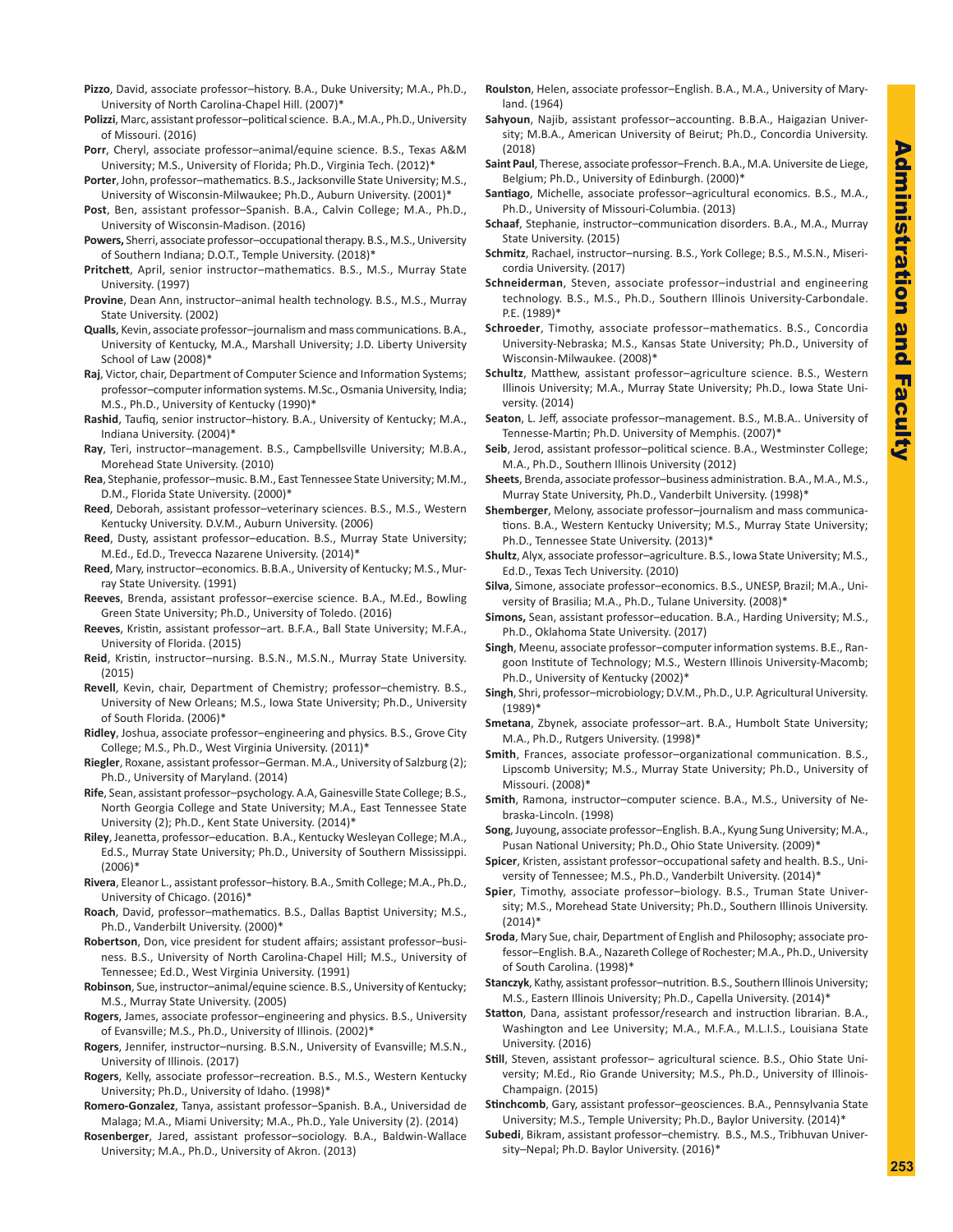- **Sullivan-Beckers**, Laura, assistant professor–biological sciences. B.A., University of Tulsa; B.S., Northeastern State University; Ph.D., University of Missouri. (2015)
- **Super**, Janice, assistant professor–management. B.S., University of Pittsburgh; M.S.A.S., Ph.D., University of Kansas. (2014)
- **Sutrick**, Kenneth, associate professor–computer information systems. B.A., University of Wisconsin-Madison; Ph.D., University of California-Berkeley. (1984)\*
- **Swisher**, Eric, professor–music. B.M.E., University of Oklahoma; M.M., Indiana University; D.M.A., University of North Texas. (2003)\*
- **Taylor**, Justin, associate professor–mathematics. B.S., Southeast Missouri State University; M.S., Ph.D., University of Kentucky (2011)\*
- **Tennyson**, Matthew, assistant professor–computer science. B.S., Rose-Hulman Institute of Technology; M.S., Bradley University; Ph.D., Nova Southeastern University. (2015)
- **Terry**, Miranda, chair, Department of Applied Health Sciences; assistant professor–health information. B.A., Eastern Illinois University; M.S., Ph.D., University of Illinois. (2015)\*
- **Tervo**, Wayne, associate professor–accounting. B.B.A., University of West Georgia; M.S., Ph.D., University of Texas-San Antonio. (2017)\*
- **Thiede**, Theodore, associate professor–engineering and physics. B.S., U.S. Naval Academy; M.S.E., Purdue University; Ph.D., Iowa State University. (1996)\*
- **Thomas**, Elizabeth, senior instructor–journalism. B.S., University of Florida; M.S., Murray State University. (2011)
- **Thome**, Edward, chair, Department of Mathematics and Statistics; associate professor–mathematics. B.S., M.S., Ph.D., Kansas State University. (1991)\*
- **Thurmond**, Janice, instructor–nursing. B.S.N., M.S.N., D.N.P., Murray State University. (1996)\*
- **Tillson**, Lou, professor–organizational communication. B.A., Glenville State College; M.A., West Virginia University; Ph.D., Ohio University. (1992)\*
- **Tinsley**, Carolyn, instructor–nursing. B.S.N., M.S.N., Murray State University. (2009)
- **Todd**, Dana, professor–nursing. B.S.N., M.S.N., Murray State University; Ph.D., University of Tennessee Health Science Center. (2001)\*
- **Todd**, Timothy, dean, Arthur J. Bauernfeind College of Business; professor–organizational communication. B.A., M.A., Western Kentucky University; Ed.D., North Carolina State University. (1995)\*
- **Trites**, Latricia, professor–English. B.A., M.A., Texas Tech University; Ph.D., Northern Arizona University. (2000)\*
- **Trzepacz**, Chris, assistant professor–biology. B.S., University of Massachusetts; Ph.D., University of Cincinnati College of Medicine. (2008)\*
- **Twardus,** Ian, assistant professor–accounting. B.S., West Virginia University; M. Acc., Ohio State University; Ph.D., Virginia Polytechnic Institute and State University. (2017)
- **Umstead**, Eric, assistant professor–special education. B.S., Murray State University; M.Ed., Vanderbilt University; M.Ed., Ed.D., Tennessee State University. (2000)\*
- **Unrau,** Lucia, chair, Department of Music; professor–music. B.M., Oberlin College; M.M., Indiana University; D.M.A., University of Texas-Austin. (2017)
- **Utgaard**, John, professor–art. B.F.A, Kansas City Art Institute; M.F.A., Alfred University. (2005)\*
- **Valentine**, Robert, senior instructor–communication. B.A., M.A., University of Kentucky. (2000)
- **Vance**, Candace, associate professor/research and instruction librarian. B.S., Murray State University; M.S.I.S., University of Tennessee. (2000)
- **Vance**, Tim, associate professor–journalism. B.I.S., M.P.A., Murray State University; Ph.D, University of Southern Mississippi. (2015)\*
- **Van Hooser**, J.D., instructor–animal/equine science. B.S., M.S., Murray State University. (2003)
- **Veatch**, Johna, assistant professor–veterinary sciences. B.S., M.S., Emporia State University; D.V.M., Ph.D., Kansas State University. (2000)
- **Venter,** Marcie, assistant professor–geosciences. B.A., University of Pittsburgh; M.A., University of Kentucky; Ph.D., University of Kentucky. (2016)
- **Vogel,** Valerie, instructor–telecommunications systems management. B.S., University of Kentucky; M.S., Murray State University. (2017)
- **Volp**, Robert, associate professor–chemistry. B.S., University of Wisconsin-Stevens Point; Ph.D., University of Wisconsin-Madison. (1983)\*
- **Waddill**, Paula, chair, Department of Psychology; professor–psychology. B.S., Oklahoma State University; M.S., University of Tennessee; Ph.D., Purdue University. (1994)\*
- **Walker**, Paul, associate professor–English. B.A., Brigham Young University; M.A., Northern Arizona University; Ph.D., Arizona State University. (2007)\*
- **Walsh**, Justin, assistant professor–theatre. B.F.A., Miami University; M.F.A., West Virginia University. (2010)\*
- **Wann**, Daniel, professor–psychology. B.S., Baker University; M.S., Emporia State University; Ph.D. University of Kansas. (1991)\*
- **Washington**, Barbara, chair, Department of Adolescent, Career and Special Education; professor–special education. B.S., M.Ed., Ph.D., Peabody College of Vanderbilt University (2007)\*
- **Watkins**, Christy, instructor–agriculture science. B.S., M.B.A., Murray State University. (2016)
- **Weber**, Peter, assistant professor–nonprofit leadership studies. M.A., M.I.S., University of Bologna (Italy); Ph.D., Indiana University. (2015)\*
- **Webster**, Brent, instructor–music. B.A., Murray State University; M.M., University of Kentucky. (2015)
- **Weimer**, Steven, assistant professor–music. B.A., Murray State University; B.M., Western Illinois; M.M., Bowling Green State University; D.M.A., College-Conservatory of Music, University of Cincinnati. (2015)
- **Weinberger**, Dena, assistant professor–biology. B.A., Concordia College; Ph.D., University of Wisconsin-Milwaukee. (2016)
- **Welsch**, F. Gilland, senior instructor–journalism and mass communications. B.S., M.S., University of Southern Mississippi. (1992)
- **Whaley**, David, dean, College of Education and Human Services, professor–education. B.S., M.S., University of California; Ph.D., Cornell University. (2012**)**
- **White**, H. Allen, professor–journalism and mass communications. B.A., M.S., Murray State University; Ph.D., University of Tennessee. (1991)\*
- **Whiteman**, Howard, professor–biology. B.S., Allegheny College; Ph.D., Purdue University. (1996)\*
- **Whittaker**, Rachel E., assistant professor–chemistry. B.S., Abilene Christian University; Ph.D, University of Texas. (2016)\*
- **Wilbanks**, David, assistant professor–occupational safety and health. B.S., Murray State University; M.P.H., Tulane University; Ph.D., Indiana University of Pennsylvania. (2017)\*
- **Williams,** Mary, assistant professor–mathematics. B.S., Murray State University; M.S., Ph.D., University of Nebraska-Lincoln. (2017)
- **Williams,** Matthew, instructor–physics. B.S., University of Louisiana; Ph.D., University of Georgia. (2017)
- **Williams**, Rebecca, assistant professor–art. B.A., University of Louisiana; M.A.Ed., Ph.D., University of Georgia. (2015)
- **Wilson**, Megan, assistant professor/research and instruction librarian. B.S.(2), Clemson University; M.L.I.S., University of North Carolina. (2017)
- **Wilson**, Miranda, instructor–writing. B.A., M.A., M.A.Ed., Murray State University. (2015)
- **Wilson**, Randal, assistant professor–educational administration. B.S., M.S., Murray State University; Ph.D., University of Nebraska. (2013)\*
- **Wortham**, Tracey, chair, Department of Occupational Safety and Health; professor–occupational safety and health. B.S., M.S., Pennsylvania State University; Ph.D., Texas Tech University. (1995)\*
- **Wright**, Keith, instructor–agricultural systems technology. B.S., M.S., Murray State University. (2012)
- **Wright**, Leigh, associate professor–journalism and mass communications. B.A., M.F.A., Murray State University. (2012)
- **Wright**, Sterling, associate professor–biology. B.S., M.S., Texas Tech University; Ph.D., University of Texas-Austin. (1998)\*
- **Wu**, Echo, assistant professor–education. B.A., University of International Relations; M.Ed., University of New South Wales; M.Phil., University of Hong Kong; Ph.D., University of Virginia. (2012)\*
- **Wu**, Jie, associate professor–Chinese. B.A., Fudan University; M.A., University of Colorado; M.A., Ph.D., University of Washington. (2011)
- **Wylie**, Jeffrey, senior instructor–social work. B.S., Gardner-Webb College. Master of Divinity, M.S.W., Southern Baptist Theological Seminary. (1997)
- **Xia**, Saihua, associate professor–English. B.A., Hunan Normal University, China; M.A. University of International Business and Economics, Beijing, China; M.S., Ph.D., State University of New York-Albany. (2006)\*
- **Xu**, Junyi, assistant professor–economics. B.S., Fudan University; M.A., Ph.D., State University of New York-Binghamton. (2015)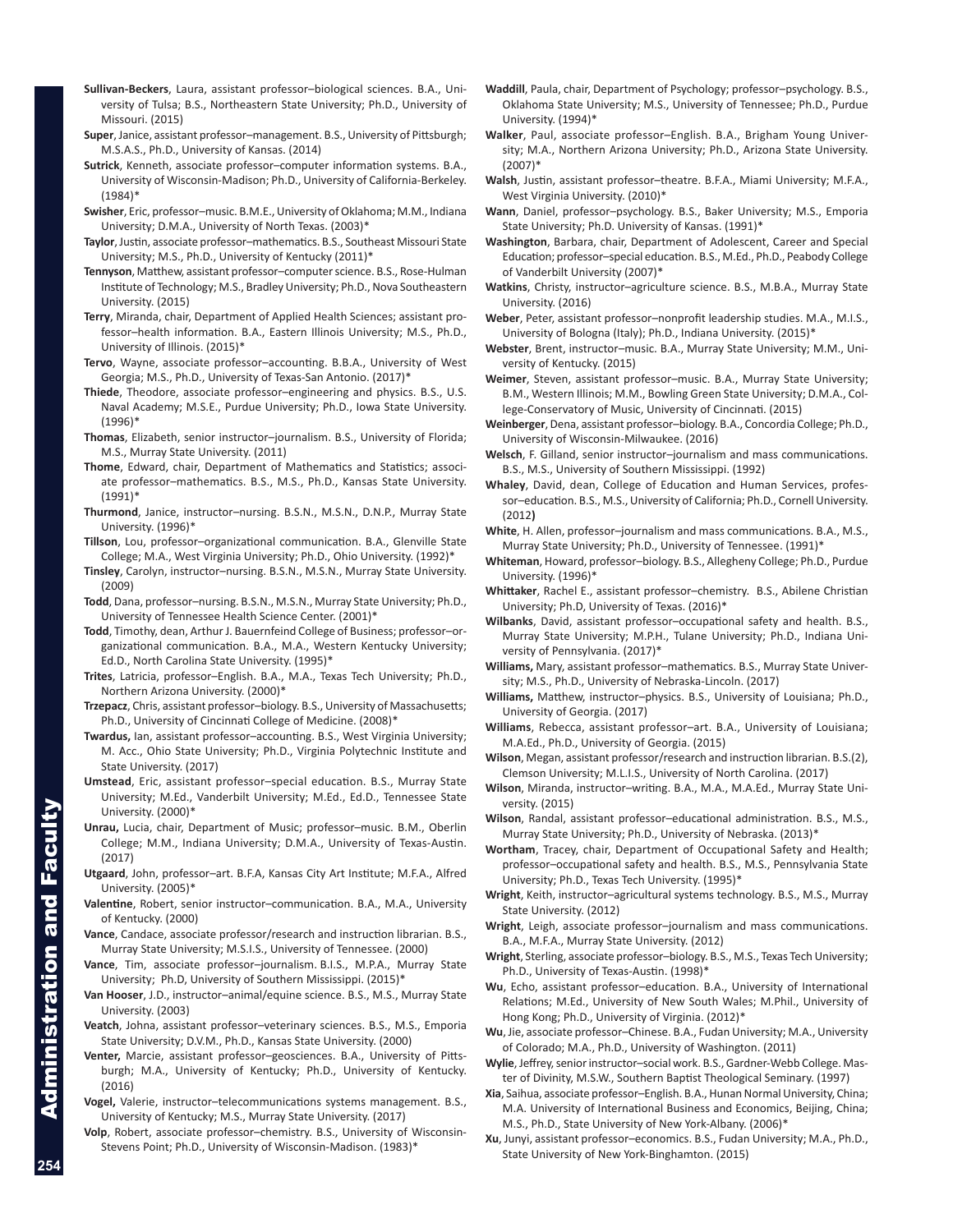- **Xu**, Yuejin, professor–education. B.A., Yangzhou University; M.A., Suzhou University; Ph.D., University of Alabama. (2007)\*
- **Yang**, Xiaozhao Yousef, assistant professor–political science. B.A., Zhejiang University. M.A., Ph.D., Purdue University. (2016)
- **Yarali**, Abdulrahaman, professor–telecommunications systems management. B.S., University of Florida; M.S., George Washington University; Ph.D., Virginia Polytechnic Institute and State University. (2003)\*
- **Yayenie**, Omer, professor–mathematics. B.S., M.S., Addis Ababa University, Ethiopia; Ph.D., Temple University. (2003)\*
- **Young**, Jasmine, instructor–communication disorders. B.S., M.S., Alabama A&M University. (2012)
- **ZeRuth**, Gary, assistant professor–biological sciences. B.S., Ph.D., University of South Florida. (2014)
- **Zhang**, Qiaofeng (Robin), chair, Department of Earth and Environmental Science; professor–geosciences. B.Sc., Nanjing University; M.Sc., Chinese Academy of Science; Ph.D., University of Western Ontario. (2003)\*
- **Zhang**, Tan, professor–mathematics. B.S., University of Wisconsin-Madison; M.S., Utah State University; Ph.D., University of Oregon. (2000)\*
- **Zirbel**, Jay, associate professor–industrial and engineering technology. B.S., M.S., University of Wisconsin-Stout; Ph.D., Texas A&M University. (1991)\*
- **Zou**, Guangming, assistant professor–teaching English to speakers of other languages. B.A., Beijing University; Ph.D., Illinois State University. (1999)

#### **Professor Emeriti**

*The Board of Regents votes to award the rank of Professor Emeritus to assistant professors, associate professors, or professors who have limited or terminated their responsibilities as ranked faculty members after ten or more years of distinguished service to Murray State University.* **Adams**, Eddie R., industrial education and technology. (1968-1991) **Adams**, John H., English. (1967-1993) **Adelman**, Frank W., industrial and engineering technology. (1978-1994) **Alderdice**, Nancy B., business. (1989-2009) **Anderson**, Buford, physics. (1963-1998) **Anderson**, Jeffrey E., chemistry. (1983-2011) **Anderson**, Thayle K., English. (1970-2003) **Babcock**, Squire, professor–English. (1992-2017) **Baggett**, Wallace, social work. (1970-1986) **Bailey**, Ernie R., library science. (1971-2007) **Bailey**, Gene N., graphic arts technology. (1969-1997) **Barrett**, Terry R., psychology. (1975-2000) **Batts**, R. Andrew Jr., computer science. (1975-2015) **Bates**, Karen G., music. (1978-2004) **Baust**, Joseph A., education. (1978-2009) **Beahan**, Charlotte, history. (1980-2015) **Beane**, Allan L., special education. (1977-2001) **Beatty**, Durwood W., agriculture. (1968-1995) **Beck**, Ann, political science. (2004-2015) **Bennett**, Donald E., mathematics. (1970-2009) **Benson**, James, industrial and engineering technology. (1991-2014) **Beyer**, Louis M., engineering and physics. (1967-1999) **Bishop**, Steve, art. (1979-2010) **Bodevin**, Leon, Spanish. (1999-2015) **Bogal-Allbritten**, Rosemarie, social work. (1977-2003) **Booth**, James L., regent's professor, organizational communication. (1976- 2007) **Bossing**, Lewis L., education. (1975-1999) **Bowman**, Michael, telecommunications systems management. (2005-2018) **Boyd**, Karen W., art. (1967-1997) **Bradley**, Evelyn A., psychology. (1966-1983) **Britt**, George N., mathematics. (1964-1996) **Brockway**, Gary R., regent's professor, marketing. (1976-2010) **Broughton**, James, recreation. (1989-2016) **Brown**, Margaret, modern languages. (1990-2014) **Brown**, Stephen, music. (1982-2012) **Burkeen**, Oleta, nursing. (1977-2001) **Call**, William L., telecommunications systems management. (1984-2002) **Campbell**, Marlene L., computer science. (1984-1999) **Carr**, Ann D., family and consumer studies. (1966-1998) **Carstens**, Ken, archaeology. (1978-2007)

**Cartwright**, Joseph H., history. (1970-1998) **Cella**, C. Ronald, English. (1968-2000) **Chamberlain**, Don, professor–accounting. (1977-2017) **Clark**, Armin L., geosciences. (1961-1994) **Clark**, Howell R., chemistry. (1963-1986) **Cohen**, Michael M., English. (1976-2003) **Collins**, Irma H., music. (1976-1993) **Conley**, Harry L., chemistry. (1968-2001) **Conover**, Mary E., industrial and engineering technology. (1978-2000) **Cooper**, Geneva L., nursing. (1977-2007) **Cornelius**, Fred H., English. (1976-1997) **Cornell**, William D. Jr., biology. (1978-2006) **Cox**, M. Douglas, veterinary sciences. (1995-2004) **Crafton**, Arvin D., school administration. (1966-1993) **Culpepper**, Jetta C., library science. (1969-2009) **Daughaday**, Charles, English. (1966-1997) **Daughaday**, Lillian, sociology. (1981-2013) **Davis**, James, animal and equine science. (1984-2014) **Dougherty**, Richard J., art. (1992-2013) **Dressler**, John, music. (1989-2016) **Driskill**, C. Dwayne, agriculture/agricultural mechanization. (1984-2015) **Duobinis-Gray**, Leon, biology. (1988-2016) **DuFord**, Sally, family and consumer studies. (1977-1999) **Duncan**, Don D., physics. (1967-2003) **Earnest**, James David, English. (1976-2004) **Ebert**, Reika, associate professor–German. (2000-2017) **Edington**, Susan, elementary education. (2002-2018) **Eldredge**, David L., computer information systems. (1976-2000) **Elgin**, Jean K., nursing. (1972-1988) **Eversmeyer**, Harold E., biology. (1964-1994) **Fairbanks**, Kenneth B., mathematics. (1979-2009) **Farrell**, Kathleen, professor–nursing. (1997-2017) **Fazi**, Frank, graphic arts technology. (1965-1985) **Fender**, David, occupational safety and health. (1995-2016) **Ferguson**, John W., Spanish. (1965-1997) **Flood**, Eugene, management. (1966-1979) **Foreman**, Terry H., philosophy and religious studies. (1975-2001) **Forrester**, Kent H., English. (1971-1995) **Fox**, Robert B., education. (1968-1983) **Frame**, Charles, dietetics. (1999-2009) **Fuller**, Marian J., biology. (1967-2000) **Furches**, Jeanette P., nursing. (1974-1994) **Furches**, W. Harry, art. (1963-1993) **Fuhrmann**, Joseph T., history. (1978-2006) **Gantt**, Vernon W., speech communication. (1973-2000) **Garfield**, Gene J., political science. (1970-2004) **Garrett**, Mica, associate professor–Spanish. (1995-2017) **Gayman**, Cynthia, professor–philosophy. (2003-2017) **Gibson**, Vanda Jean, child studies. (1955-1984) **Giles**, Howard C., economics. (1964-1989) **Gill**, Sharon, education. (1994-2017) **Goodell**, John, mathematics. (1994-2004) **Greer**, Marlin E., telecommunications systems management. (1979-2010) **Griffin**, John B., library science. (1977-2007) **Grimes**, J. Milton, German. (1972-2007) **Guin**, Larry, finance. (1978-2012) **Gutwirth**, Sarah, professor–art. (1998-2017) **Guyer**, Cheryl, veterinary sciences. (2006-2018) **Hainsworth**, Jerome C., education. (1973-1998) **Hammons**, JoAnn, communication disorders. (1989-2010) **Haney**, Roger D., journalism and mass communications. (1977-2004) **Harcourt**, Jules, office systems and business education. (1968-1991) **Harrison**, Carroll F., Jr., speech communication and theatre. (1970-1986) **Harrison**, Dannie E., economics. (1969-2007) **Hart**, Sharon, communication disorders. (1997-2018) **Head**, Robert W., art. (1966-1997) **Heim**, Keith M., library science. (1974-1996) **Helton**, Roy Jr., English. (1967-2015) **Henley**, Melvin B., chemistry. (1964-1996) **Herndon**, Jerry, English. (1969-1997) **Herren**, Charles E., veterinary science. (1977-1991) **Higginson**, Bonnie, regent's professor, education. (1979-2013)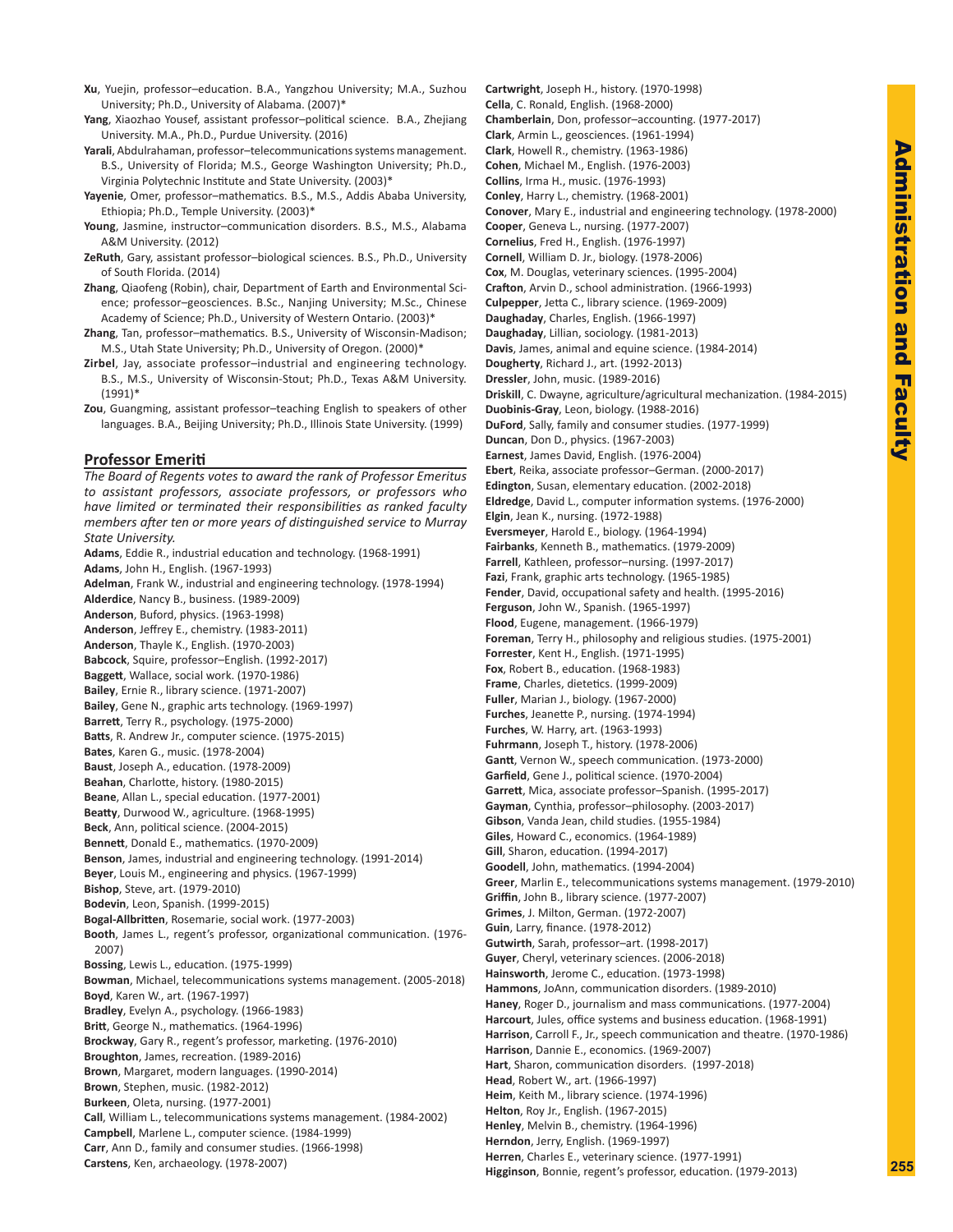**Holcomb**, Elizabeth Powell, nursing. (1981-2008) **Holcomb**, Thomas F., guidance and counseling. (1971-2009) **Holt**, William J., health, physical education and recreation. (1960-1991) **Honchul**, Delbert, management. (1967-1981) **Honchul**, Quava S., library science. (1966-1987) **Hooks**, Janice, education. (1965-2003) **Horwood**, Stephen E., graphic communications management. (1976-2008) **Hough**, Aldean L., English. (1962-1987) **Hulick**, Charles H., III, education. (1985-2004) **Hussung**, Karl F., chemistry. (1957-1992) **Jacobs**, Martin, education. (1994-2016) **Jacquot**, Ruth H., education. (1989-1999) **Johnson**, Dennis, music. (1985-2018) **Johnson**, Michael E., art. (1973-2008) **Johnson**, Willis N., education. (1977-1999) **Johnston**, Timothy C., biology. (1986-2016) **Jones**, Donald E., education. (1966-1987) **Jones**, Gary D., mathematics. (1969-2003) **Jones**, Steven H., anthropology and social work. (1977-2012) **Julian**, Frank H., accounting/legal studies. (1974-2004) **Kadel**, Wade L., veterinary science. (1978-1997) **Keeslar**, Suzanne, French. (1966-1996) **Kellie**, Andrew C., industrial and engineering technology. (1982-2013) **Kem**, Lee, education. (2000-2016) **Kind**, Thomas C., geosciences. (1976-2009) **Kipphut**, George, geosciences. (1991-2016) **Koenecke**, William, education. (2001-2012) **Koren**, Johan, professor–education. (2003-2017) **Kraemer**, David, occupational safety and health. (1986-2014) **Krizan**, A. C., office systems and business education. (1978-2000) **Kruger**, John M., industrial and engineering technology. (1982-1998) **Landini**, Ann, journalism. (1985-2012) **Lanier**, Michael T., management. (1991-2009) **Lawson**, Anita S., English. (1970-1997) **Lawson**, Hughie G., history. (1969-1996) **Leasure**, V. Lynn, geosciences. (1985-2010) **Leys**, Dale, art. (1977-2018) **Loberger**, Gordon J., English. (1964-2001) **Lochte**, Robert, journalism. (1988-2016) **Lorrah**, Jean I., English. (1968-2007) **Lovett**, Jo H., education. (1963-1993) **Lovins**, Julie H., social work. (1971-1994) **Lyle**, William III, computer science. (1981-2015) **Lyons**, Paul, industrial education. (1966-1982) **Maddox**, William E., engineering and physics. (1967-2001) **Mahfoud**, W.E., mathematics. (1968-1995) **Malone**, Bobby G., school administration. (1970-1996) **Martin**, David, management. (1999-2009) **Martin**, Robert A., biology. (1993-2013) **Mason**, Eileen, occupational safety and health. (2001-2014) **Mathis**, Gilbert L., economics. (1966-2004) **Matlock**, Pam, instructor–special education. (2002-2017) **Mayes**, Jerry W., organizational communication. (1972-2001) **McCreary**, Terry, chemistry. (1988-2016) **McFadden**, Marilyn, library science. (1963-1992) **McGaughey**, Robert H., III, journalism. (1969-1997) **McIntosh**, Dwain F., journalism and radio-television. (1968-1992) **McKenna**, Sharon, nursing. (1995-2004) **McLaren**, John, telecommunications systems management. (1978-2005) **McNeely**, Bonnie L., management. (1987-2013) **Mikulcik**, John D., agriculture/soil science. (1963-2005) **Miller**, Creighton J., communication disorders. (1978-2013) **Miller**, Fred, marketing. (1980-2015) **Miller**, Michael, English. (1968-1997) **Miller**, Thomas I., accounting. (1967-2010) **Mills**, Marvin D., occupational safety and health. (1977-1988) **Minor**, Ann G., nursing. (1982-2009) **Morgan**, Janice, modern languages. (1986-2014) **Muehleman**, Thomas, psychology. (1971-1998) **Murphy**, Janis E., education. (1991-2013) **Murphy**, Peter, professor–English. (1987-2017)

**Muscio**, Oliver J., chemistry. (1976-2008) **Myatt**, Sharon U., nursing. (1983-2009) **Naugle**, Burl I., geosciences. (1981-2008) **Navan**, Joy L., education. (1998-2010) **Nichols**, George V., occupational safety and health. (1969-2010) **Nichols**, Patsy A., office systems and business education. (1978-2008) **Niffenegger**, Phillip B., marketing. (1975-2007) **Northington**, Wade, veterinary science. (1999-2015) **Owen**, David A., chemistry. (1978-2009) **Palmer**, William, industrial and engineering technology. (1990-2018) **Payne**, William, agribusiness economics. (1976-2015) **Pittman**, Louis, veterinary sciences. (1994-2018) **Posey**, Thomas B., psychology. (1969-2003) **Presson**, Alta V., home economics. (1969-1981) **Purcell**, J. Kenneth, health and physical education. (1974-2003) **Ratliff**, Judy, chemistry. (1993-2016) **Reagan**, Johnny L., marketing. (1957-1987) **Rice**, Pamela, exercise science. (1982-2013) **Richerson**, Virginia, business education. (1985-2014) **Ritter**, Alysia D., psychology. (1989-2012) **Robertson**, A. Jo, special education. (1998-2015) **Rogers**, Verona L., education. (1956-1977) **Rose**, Jack D., school administration. (1998-2014) **Rose**, Winfield, political science. (1979-2016) **Roulston**, C. Robert, English. (1964-1988) **Rowan**, Robert, guidance and counseling. (1965-1979) **Royalty**, Joel L., psychology. (1985-2009) **Rudolph**, Holly, accounting. (1981-2018) **Rudolph**, James A., agriculture/animal science. (1973-2004) **Saar**, Dayle, biology. (2004-2018) **Sasso**, Paul, art. (1981-2008) **Schanbacher**, Eugene M., industrial technology. (1961-1992) **Schell**, William, Jr., history. (1991-2016) **Shatzer**, Joyce, education. (2003-2014) **Schempp**, James I., theatre. (1970-2000) **Schoenfeldt**, Roger C., management. (1968-2007) **Schrock**, Peggy, professor–art history. (1990-2017) **Scott**, Richard J., music. (1983-2011) **Seale**, William B., marketing. (1965-1994) **Seay**, Robert A., accounting. (1985-2010) **Serre**, Camille, art. (1985-2012) **Shelton**, V.R., agriculture/agricultural mechanization. (1968-1985) **Shepard**, Frederick W., art. (1963-1999) **Sholar**, T.P., library science. (1965-1987) **Sickel**, James B., biology. (1975-2005) **Siebold**, Bert, professor–industrial technology. (1982-2017) **Smith**, June, education. (1965-1979) **Southerland**, Mittie D., criminal justice. (1994-2003) **Speight**, Jerry B., art. (1975-2005) **Stambaugh**, Clyde (Tommy), professor–accounting. (1986-2016) **Steffa**, John, music. (1988-2008) **Steiger**, Richard, English. (1976-2003) **Stewart**, Chad L., health and physical education. (1962-1993) **Stockton**, George L., business. (1965-1988) **Story**, Donald L., music. (1967-1993) **Strieter**, Terry, history. (1977-2014) **Strohecker**, Edwin, library science. (1972-1983) **Stuart**, James G., biology. (1977-2004) **Swan**, Wallace J., English. (1967-1996) **Taylor**, John G., education. (1968-1992) **Taylor**, Marie H., music. (1969-2000) **Thompson**, John A., accounting. (1976-1998) **Timmons**, Thomas, biology. (1982-2014) **Tubbs**, Cynthia, instructor–interior design. (2001-2016) **Tucker**, Kenneth, English. (1970-1997) **Umar**, Farouk F., political science. (1970-2007) **Usher**, Richard H., education. (1977-1998) **Waag**, Michael, modern languages. (1986-2014) **Wagner**, Tom L., guidance and counseling. (1976-2003) **Wall**, Celia J., journalism and mass communications. (1980-2011) **Wattier**, Mark J., political science. (1980-2011)